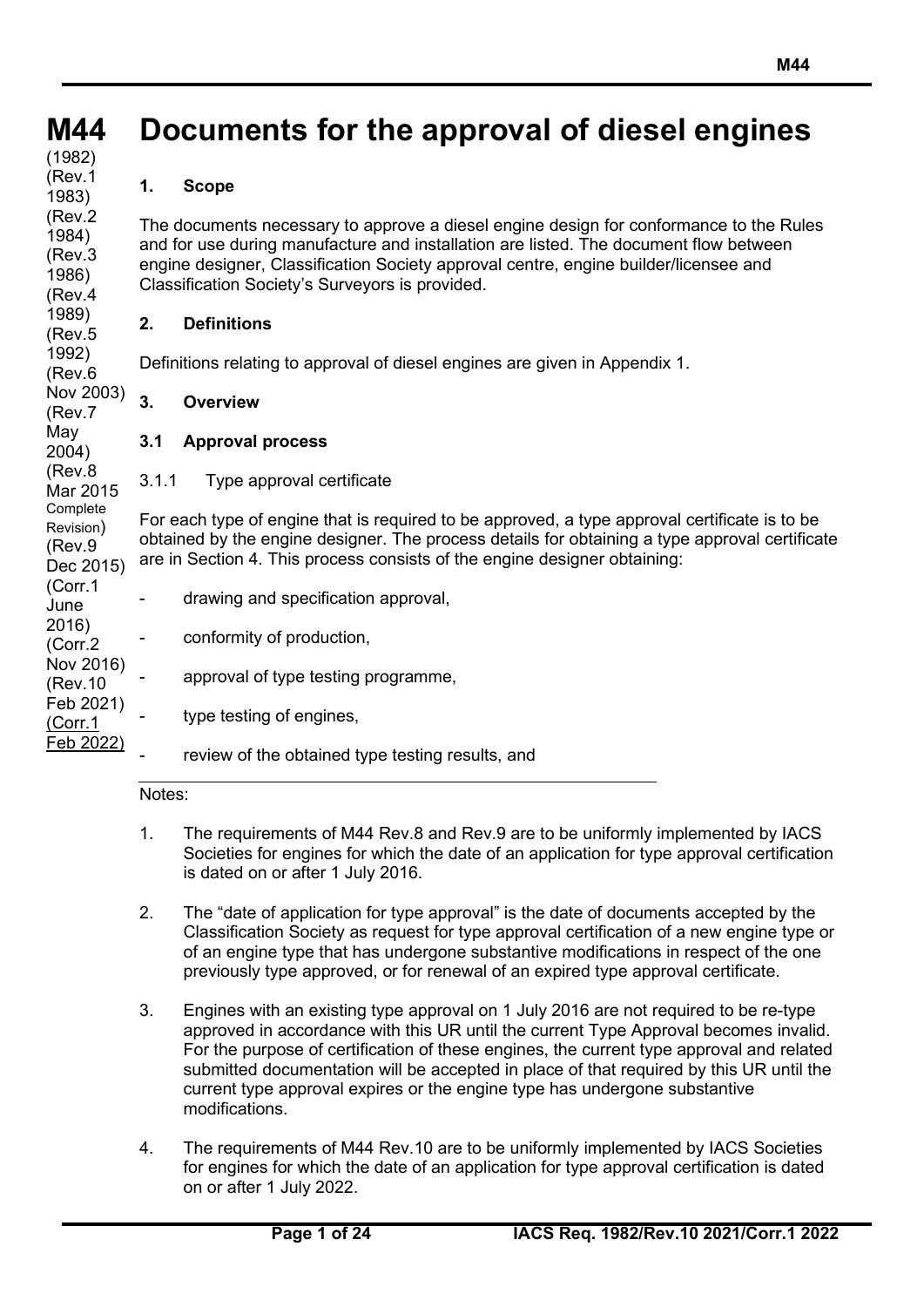evaluation of the manufacturing arrangements,

**M44 (cont)**

issue of a type approval certificate upon satisfactorily meeting the Rule requirements.

3.1.2 Engine certificate

Each diesel engine manufactured for a shipboard application is to have an engine certificate. The certification process details for obtaining the engine certificate are in Section 5. This process consists of the engine builder/licensee obtaining design approval of the engine application specific documents, submitting a comparison list of the production drawings to the previously approved engine design drawings referenced in 3.1.1, forwarding the relevant production drawings and comparison list for the use of the Surveyors at the manufacturing plant and shipyard if necessary, engine testing and upon satisfactorily meeting the Rule requirements, the issuance of an engine certificate.

## **3.2 Document flow for diesel engines**

3.2.1 Document flow for obtaining a type approval certificate

3.2.1.1 For the initial engine type, the engine designer prepares the documentation in accordance with requirements in Tables 1 and 2 and forwards to the Classification Society according to the agreed procedure for review.

3.2.1.2 Upon review and approval of the submitted documentation (evidence of approval), it is returned to the engine designer.

3.2.1.3 The engine designer arranges for a Surveyor to attend an engine type test and upon satisfactory testing the Classification Society issues a type approval certificate.

3.2.1.4 A representative document flow process for obtaining a type approval certificate is shown in Appendix 2, Figure 1.

3.2.2 Document flow for engine certificate

3.2.2.1 The engine type must have a type approval certificate. For the first engine of a type, the type approval process and the engine certification process (ECP) may be performed simultaneously.

3.2.2.2 Engines to be installed in specific applications may require the engine designer/licensor to modify the design or performance requirements. The modified drawings are forwarded by the engine designer to the engine builder/licensee to develop production documentation for use in the engine manufacture in accordance with Table 3.

3.2.2.3 The engine builder/licensee develops a comparison list of the production documentation to the documentation listed in Tables 1 and 2. An example comparison list is provided in Appendix 4. If there are differences in the technical content on the licensee's production drawings/documents compared to the corresponding licensor's drawings, the licensee must obtain agreement to such differences from the licensor using the template in Appendix 5.

If the designer acceptance is not confirmed, the engine is to be regarded as a different engine type and is to be subjected to the complete type approval process by the licensee.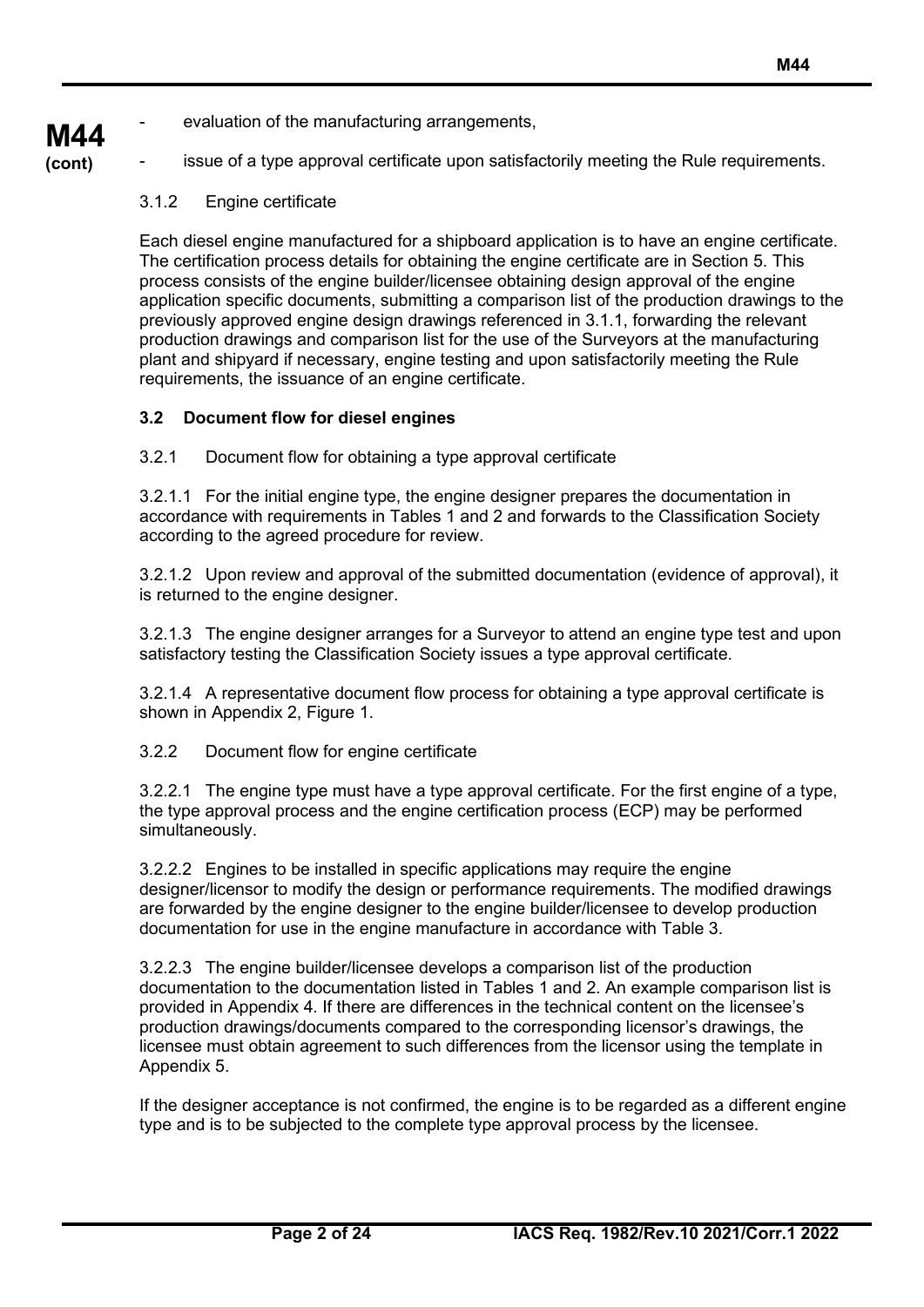**M44 (cont)** 3.2.2.4 The engine builder/licensee submits the comparison list and the production documentation to the Classification Society according to the agreed procedure for review/approval.

> 3.2.2.5 The Classification Society returns documentation to the engine builder/licensee with confirmation that the design has been approved. This documentation is intended to be used by the engine builder/licensee and their subcontractors and attending Surveyors. As the attending Surveyors may request the engine builder/licensee or their subcontractors to provide the actual documents indicated in the list, the documents are necessary to be prepared and available for the Surveyors.

> 3.2.2.6 The attending Surveyors, at the engine builder/licensee/subcontractors, will issue product certificates as necessary for components manufactured upon satisfactory inspections and tests.

> 3.2.2.7 The engine builder/licensee assembles the engine, tests the engine with a Surveyor present. An engine certificate is issued by the Surveyor upon satisfactory completion of assembly and tests.

> 3.2.2.8 A representative document flow process for obtaining an engine certificate is shown in Appendix 2, Figure 2.

## **3.3 Approval of diesel engine components**

Components of engine designer's design which are covered by the type approval certificate of the relevant engine type are regarded as approved whether manufactured by the engine manufacturer or sub-supplied. For components of subcontractor's design, necessary approvals are to be obtained by the relevant suppliers (e.g. exhaust gas turbochargers, charge air coolers, etc.).

### **3.4 Submission format of documentation**

The Classification Society determines the documentation format: electronic or paper. If documentation is to be submitted in paper format, the number of copies is determined by each Society.

## **4. Type approval process**

The type approval process consists of the steps in 4.1 to 4.4. The document flow for this process is shown in Appendix 2, Figure 1.

The documentation, as far as applicable to the type of engine, to be submitted by the engine designer/licensor to the Classification Society is listed in Tables 1 and 2.

## **4.1 Documents for information Table 1**

Table 1 lists basic descriptive information to provide the Classification Society an overview of the engine's design, engine characteristics and performance. Additionally, there are requirements related to auxiliary systems for the engine's design including installation arrangements, list of capacities, technical specifications and requirements, along with information needed for maintenance and operation of the engine.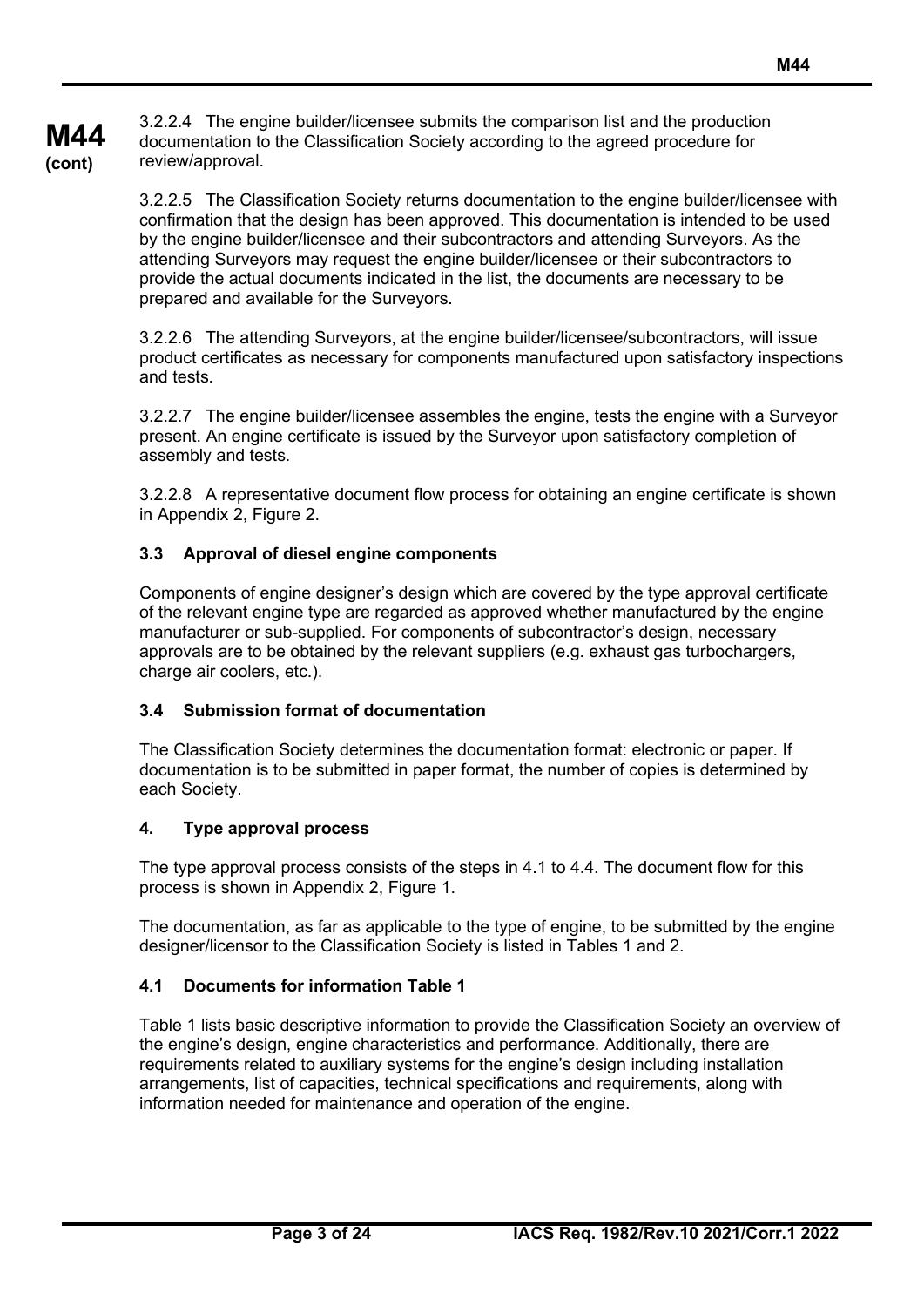## **4.2 Documents for approval or recalculation Table 2**

**M44 (cont)**

Table 2 lists the documents and drawings, which are to be approved by the Classification Society.

## **4.3 Design approval/appraisal (DA)**

DA's are valid as long as no substantial modifications have been implemented. Where substantial modifications have been made the validity of the DA's may be renewed based on evidence that the design is in conformance with all current Rules and statutory regulations (e.g. SOLAS, MARPOL). See also 4.6.

## **4.4 Type approval test**

A type approval test is to be carried out in accordance with IACS UR M71 and is to be witnessed by the Classification Society.

The manufacturing facility of the engine presented for the type approval test is to be assessed in accordance with IACS UR M72.

## **4.5 Type approval certificate**

After the requirements in M44.4.1 through M44.4.4 have been satisfactorily completed the Classification Society issues a type approval certificate (TAC).

## **4.6 Design modifications**

After the Classification Society has approved the engine type for the first time, only those documents as listed in the tables, which have undergone substantive changes, will have to be resubmitted for consideration by the Classification Society.

## **4.7 Type approval certificate renewals**

A renewal of type approval certificates will be granted upon:

4.7.1 Submission of information in either 4.7.1.1 or 4.7.1.2.

4.7.1.1 The submission of modified documents or new documents with substantial modifications replacing former documents compared to the previous submission(s) for DA.

4.7.1.2 A declaration that no substantial modifications have been applied since the last DA issued.

## **4.8 Validity of type approval certificate**

The Classification Society reserves the right to limit the duration of validity of the type approval certificate. The type approval certificate will be invalid if there are substantial modifications in the design, in the manufacturing or control processes or in the characteristics of the materials unless approved in advance by the Classification Society.

## **4.9 Document review and approval**

4.9.1 The assignment of documents to Table 1 for information does not preclude possible comments by the individual Classification Society.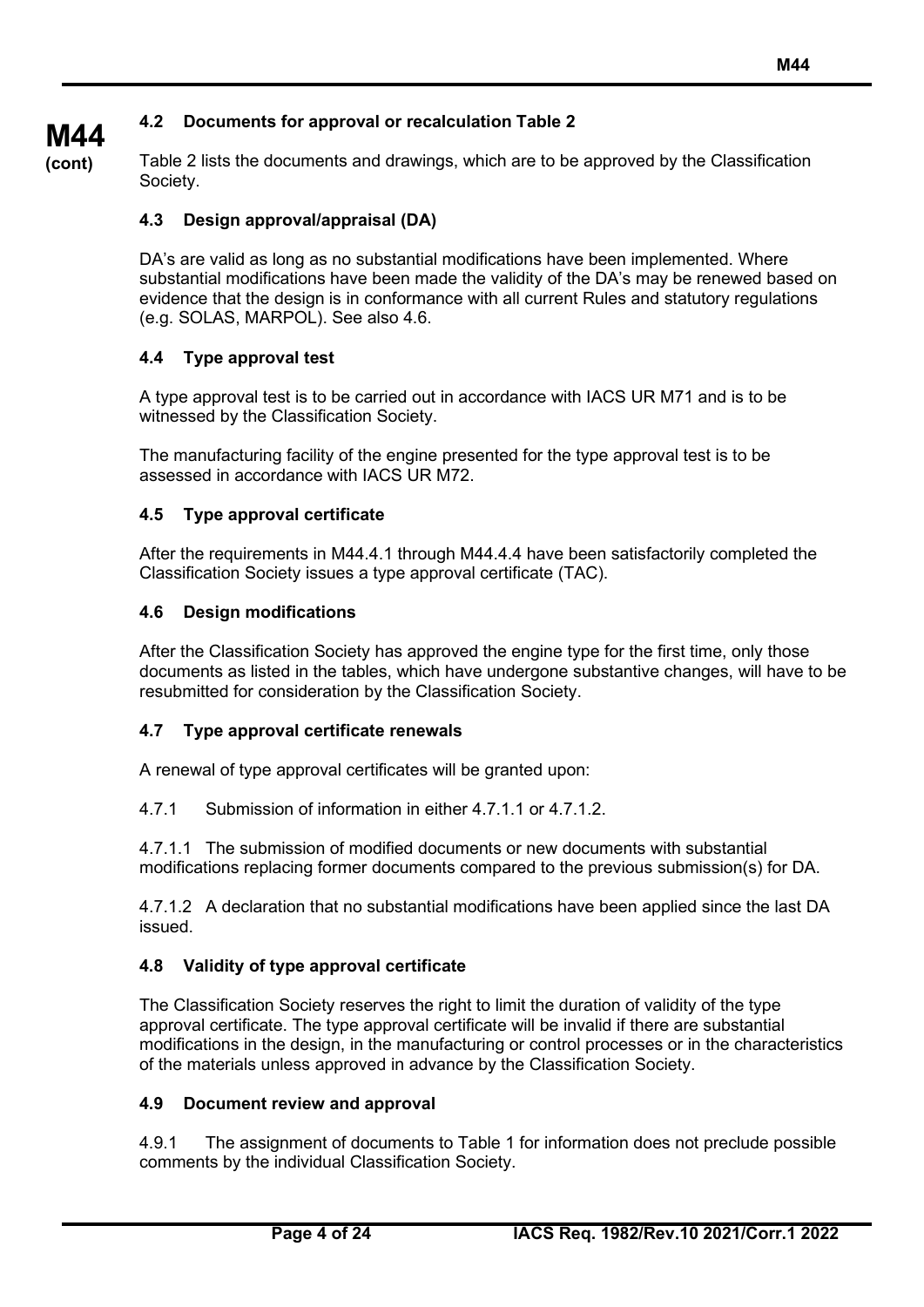**M44 (cont)** 4.9.2 Where considered necessary, the Classification Society may request further documents to be submitted. This may include details or evidence of existing type approval or proposals for a type testing programme in accordance with UR M71.

#### **5. Certification process**

The certification process consists of the steps in 5.1 to 5.5. This process is illustrated in Appendix 2, Figure 2 showing the document flows between the:

- engine designer/licensor,
- engine builder/licensee,
- component manufacturers,
- Classification Society approval centre, and
- Classification Society site offices.

For those cases when a licensor – licensee agreement does NOT apply, an "engine designer" shall be understood as the entity that has the design rights for the engine type or is delegated by the entity having the design rights to modify the design.

The documents listed in Table 3 may be submitted by:

- the engine designer (licensor),
- the manufacturer/licensee.

### **5.1 Document development for production**

Prior to the start of the engine certification process, a design approval is to be obtained per 4.1 through 4.3 for each type of engine. Each type of engine is to be provided with a type approval certificate obtained by the engine designer/licensor prior to the engine builder/licensee beginning production manufacturing. For the first engine of a type, the type approval process and the certification process may be performed simultaneously.

The engine designer/licensor reviews the documents listed in Tables 1 and 2 for the application and develops, if necessary, application specific documentation for the use of the engine builder/licensee in developing engine specific production documents.

If substantive changes have been made, the affected documents are to be resubmitted to the Classification Society as per 4.6.

### **5.2 Documents to be submitted for inspection and testing**

Table 3 lists the production documents, which are to be submitted by the engine builder/licensee to the Classification Society following acceptance by the engine designer/licensor. The Surveyor uses the information for inspection purposes during manufacture and testing of the engine and its components. See 3.2.2.3 through 3.2.2.6.

#### **5.3 Alternative execution**

If there are differences in the technical content on the licensee's production drawings/documents compared to the corresponding licensor's drawings, the licensee must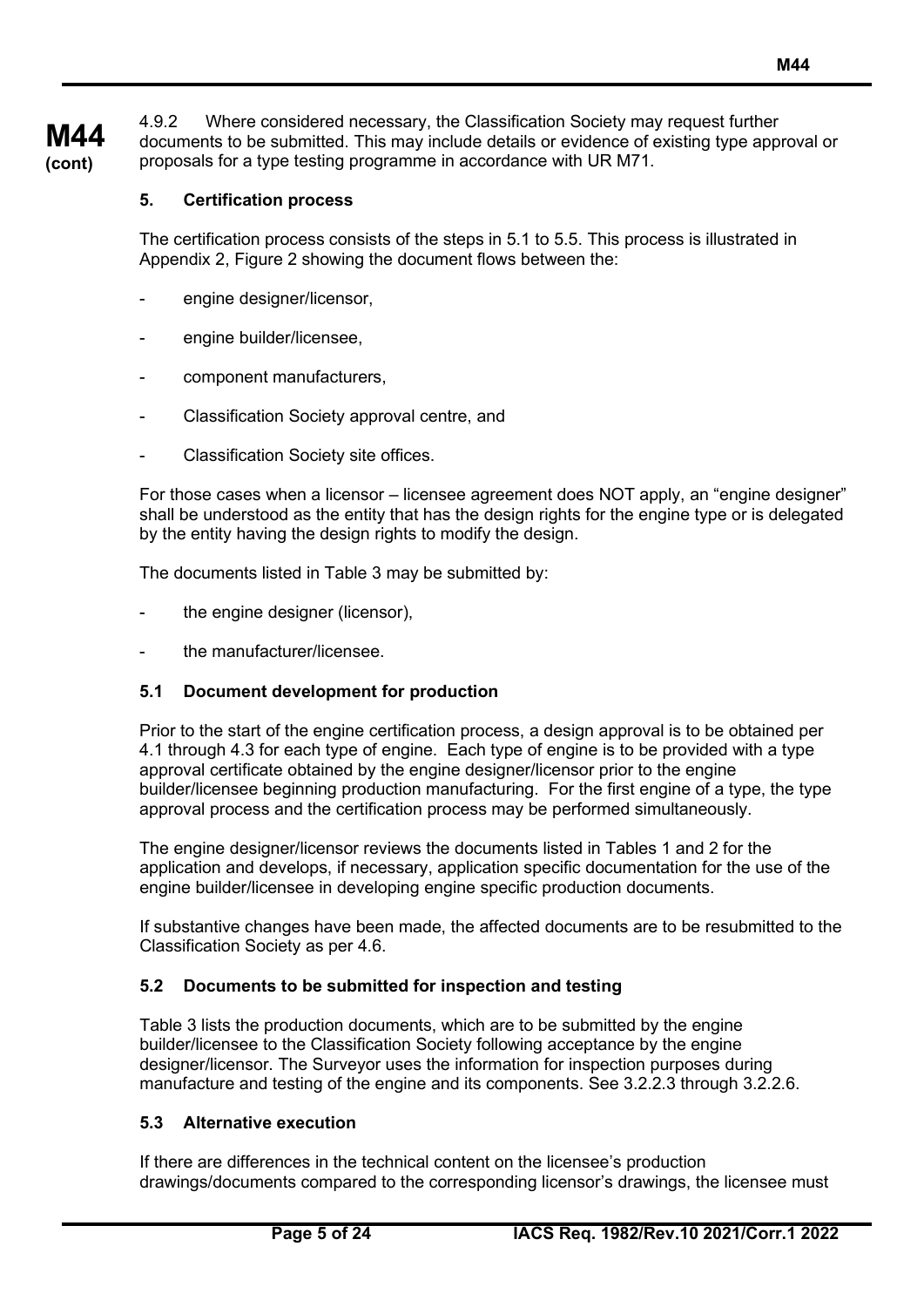**M44 (cont)** provide to the Classification Society approval centre a "Confirmation of the licensor's acceptance of licensee's modifications" approved by the licensor and signed by licensee and licensor. Modifications applied by the licensee are to be provided with appropriate quality requirements. See Appendix 5 for a sample format.

## **5.4 Manufacturer approval**

The Classification Society assesses conformity of production with the Classification Society's requirements for production facilities comprising manufacturing facilities and processes, machining tools, quality assurance, testing facilities, etc. See IACS UR M72. Satisfactory conformance results in the issue of a class approval document.

## **5.5 Document availability**

In addition to the documents listed in Table 3, the engine builder/licensee is to be able to provide to the Surveyor performing the inspection upon request the relevant detail drawings, production quality control specifications and acceptance criteria. These documents are for supplemental purposes to the survey only.

## **5.6 Engine assembly and testing**

Each engine assembly and testing procedure required according to relevant IACS URs are to be witnessed by the Classification Society unless an Alternative Certification Scheme meeting the requirements of UR Z26 is agreed between manufacturer and the Society.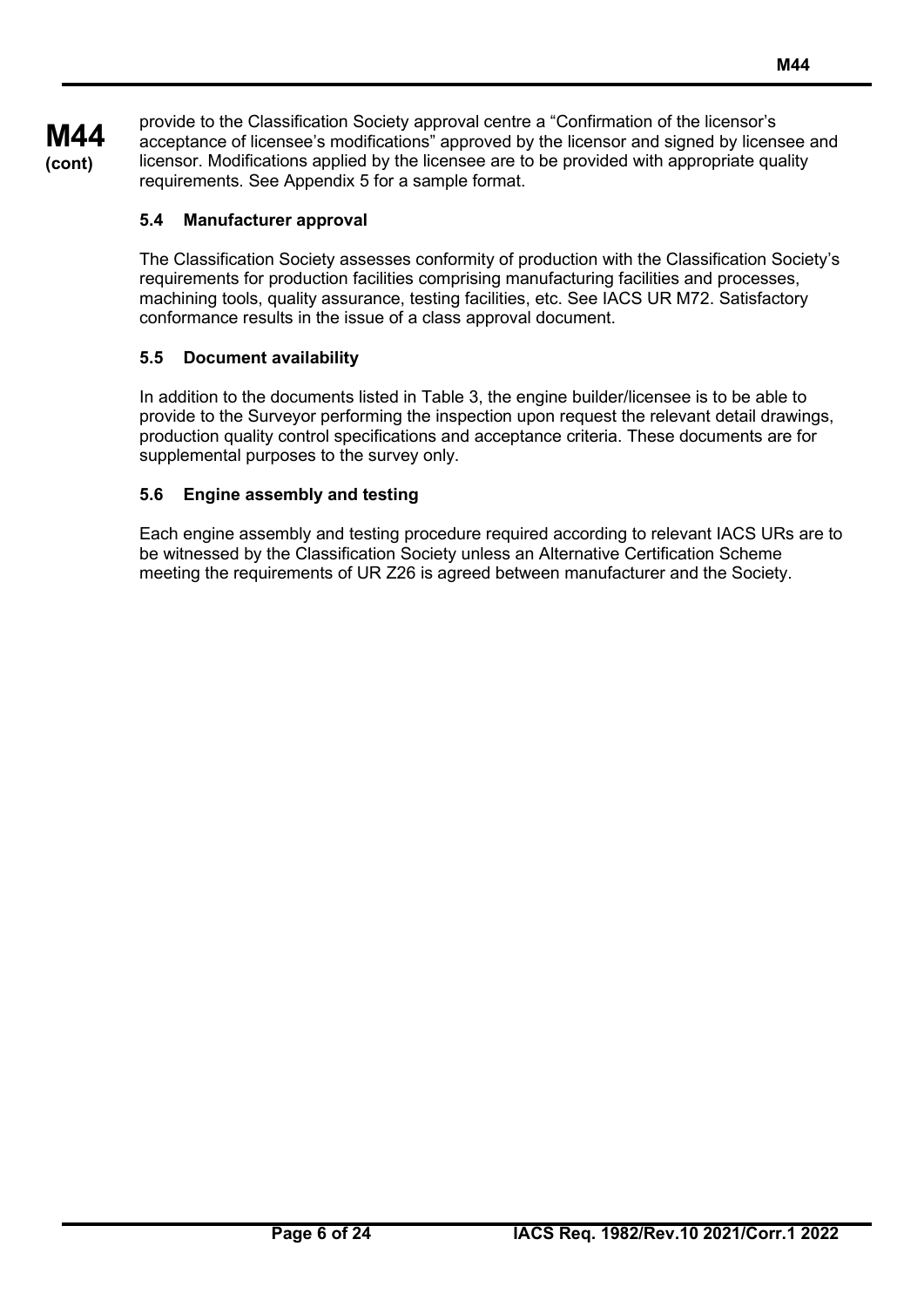| No.            | <b>Item</b>                                                                                                                                           |
|----------------|-------------------------------------------------------------------------------------------------------------------------------------------------------|
| 1              | Engine particulars (e.g. Data sheet with general engine information (see Appendix 3),<br>Project Guide, Marine Installation Manual)                   |
| $\overline{2}$ | Engine cross section                                                                                                                                  |
| 3              | Engine longitudinal section                                                                                                                           |
| 4              | Bedplate and crankcase of cast design                                                                                                                 |
| 5              | Thrust bearing assembly <sup>1</sup>                                                                                                                  |
| 6              | Frame/framebox/gearbox of cast design <sup>2</sup>                                                                                                    |
| $\overline{7}$ | Tie rod                                                                                                                                               |
| 8              | Connecting rod                                                                                                                                        |
| 9              | Connecting rod, assembly <sup>3</sup>                                                                                                                 |
| 10             | $\overline{\text{Cross}}$ head, assembly <sup>3</sup>                                                                                                 |
| 11             | Piston rod, assembly $3$                                                                                                                              |
| 12             | Piston, assembly <sup>3</sup>                                                                                                                         |
| 13             | Cylinder jacket/ block of cast design <sup>2</sup>                                                                                                    |
| 14             | Cylinder cover, assembly <sup>3</sup>                                                                                                                 |
| 15             | <b>Cylinder liner</b>                                                                                                                                 |
| 16             | Counterweights (if not integral with crankshaft), including fastening                                                                                 |
| 17             | Camshaft drive, assembly <sup>3</sup>                                                                                                                 |
| 18             | Flywheel                                                                                                                                              |
| 19             | Fuel oil injection pump                                                                                                                               |
| 20             | Shielding and insulation of exhaust pipes and other parts of high temperature which<br>may be impinged as a result of a fuel system failure, assembly |
|                | For electronically controlled engines, construction and arrangement of:                                                                               |
| 21             | Control valves                                                                                                                                        |
| 22             | High-pressure pumps                                                                                                                                   |
| 23             | Drive for high pressure pumps                                                                                                                         |
| 24             | Operation and service manuals <sup>4</sup>                                                                                                            |
| 25             | FMEA (for engine control system) <sup>5</sup>                                                                                                         |
| 26             | Production specifications for castings and welding (sequence)                                                                                         |
| 27             | Evidence of quality control system for engine design and in service maintenance                                                                       |
| 28             | Quality requirements for engine production                                                                                                            |
| 29             | Type approval certification for environmental tests, control components <sup>6</sup>                                                                  |

### **Table 1 Documentation to be submitted for information, as applicable**

FOOTNOTES:

- 1. If integral with engine and not integrated in the bedplate.<br>2. Only for one cylinder or one cylinder configuration.
- 2. Only for one cylinder or one cylinder configuration.<br>3. Including identification (e.g. drawing number) of com-
- 3. Including identification (e.g. drawing number) of components.
- 4. Operation and service manuals are to contain maintenance requirements (servicing and repair) including details of any special tools and gauges that are to be used with their fitting/settings together with any test requirements on completion of maintenance.
- 5. Where engines rely on hydraulic, pneumatic or electronic control of fuel injection and/or valves, a failure mode and effects analysis (FMEA) is to be submitted to demonstrate that failure of the control system will not result in the operation of the engine being degraded beyond acceptable performance criteria for the engine. The FMEA reports required will not be explicitly approved by the Classification Society.
- 6. Tests are to demonstrate the ability of the control, protection and safety equipment to function as intended under the specified testing conditions per UR E10.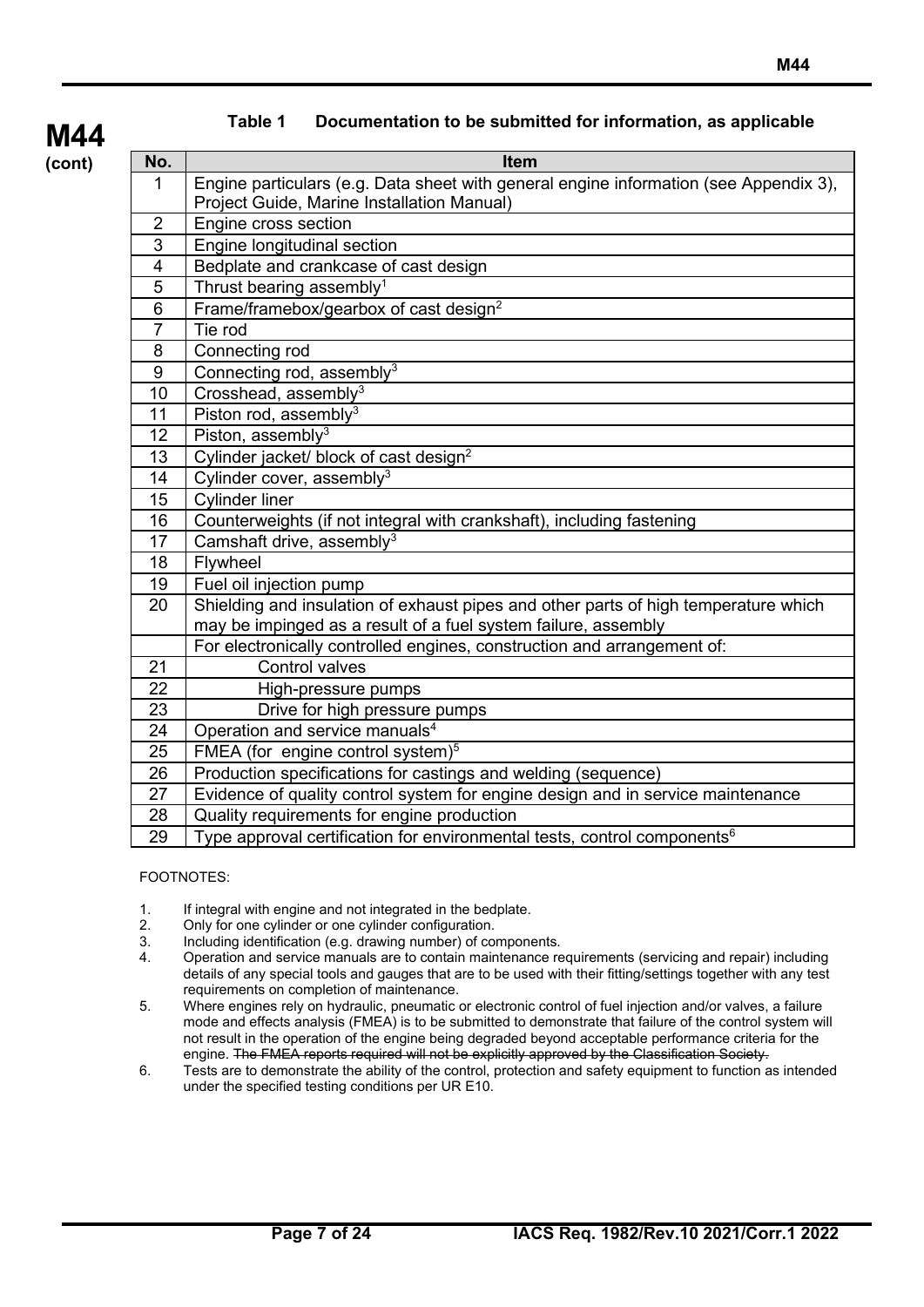| No.             | <b>Item</b>                                                                                                                 |
|-----------------|-----------------------------------------------------------------------------------------------------------------------------|
| $\mathbf{1}$    | Bedplate and crankcase of welded design, with welding details and welding<br>instructions $1,2$                             |
| 2               | Thrust bearing bedplate of welded design, with welding details and welding<br>instructions <sup>1</sup>                     |
| 3               | Bedplate/oil sump welding drawings <sup>1</sup>                                                                             |
| $\overline{4}$  | Frame/framebox/gearbox of welded design, with welding details and instructions <sup>1,2</sup>                               |
| 5               | Engine frames, welding drawings <sup>1,2</sup>                                                                              |
| 6               | Crankshaft, details, each cylinder No.                                                                                      |
| $\overline{7}$  | Crankshaft, assembly, each cylinder No.                                                                                     |
| 8               | Crankshaft calculations (for each cylinder configuration) according to the attached<br>data sheet and UR M53                |
| 9               | Thrust shaft or intermediate shaft (if integral with engine)                                                                |
| 10              | Shaft coupling bolts                                                                                                        |
| 11              | Material specifications of main parts with information on non-destructive material tests<br>and pressure tests <sup>3</sup> |
|                 | Schematic layout or other equivalent documents on the engine of:                                                            |
| 12 <sub>2</sub> | Starting air system                                                                                                         |
| 13              | Fuel oil system                                                                                                             |
| 14              | Lubricating oil system                                                                                                      |
| 15              | Cooling water system                                                                                                        |
| 16              | Hydraulic system                                                                                                            |
| 17              | Hydraulic system (for valve lift)                                                                                           |
| 18              | Engine control and safety system                                                                                            |
| 19              | Shielding of high pressure fuel pipes, assembly <sup>4</sup>                                                                |
| 20              | Construction of accumulators (for electronically controlled engine)                                                         |
| 21              | Construction of common accumulators (for electronically controlled engine)                                                  |
| 22              | Arrangement and details of the crankcase explosion relief valve (see UR M9) <sup>5</sup>                                    |
| 23              | Calculation results for crankcase explosion relief valves (see UR M9)                                                       |
| 24              | Details of the type test program and the type test report) <sup>7</sup>                                                     |
| 25              | High pressure parts for fuel oil injection system <sup>6</sup>                                                              |
| 26              | Oil mist detection and/or alternative alarm arrangements (see UR M10)                                                       |
| 27              | Details of mechanical joints of piping systems (see UR P2)                                                                  |
| 28              | Documentation verifying compliance with inclination limits (see UR M46)                                                     |
| 29              | Documents as required in UR E22, as applicable                                                                              |

## **Table 2 Documentation to be submitted for approval, as applicable**

FOOTNOTES:

- 1. For approval of materials and weld procedure specifications. The weld procedure specification is to include details of pre and post weld heat treatment, weld consumables and fit-up conditions.
- 2. For each cylinder for which dimensions and details differ.
- 3. For comparison with Society requirements for material, NDT and pressure testing as applicable.
- 4. All engines.<br>5. Only for eng
- 5. Only for engines of a cylinder diameter of 200 mm or more or a crankcase volume of 0.6 m<sup>3</sup> or more.<br>6. The documentation to contain specifications for pressures, pipe dimensions and materials.
- 6. The documentation to contain specifications for pressures, pipe dimensions and materials.<br>7. The type test report may be submitted shortly after the conclusion of the type test.
- The type test report may be submitted shortly after the conclusion of the type test.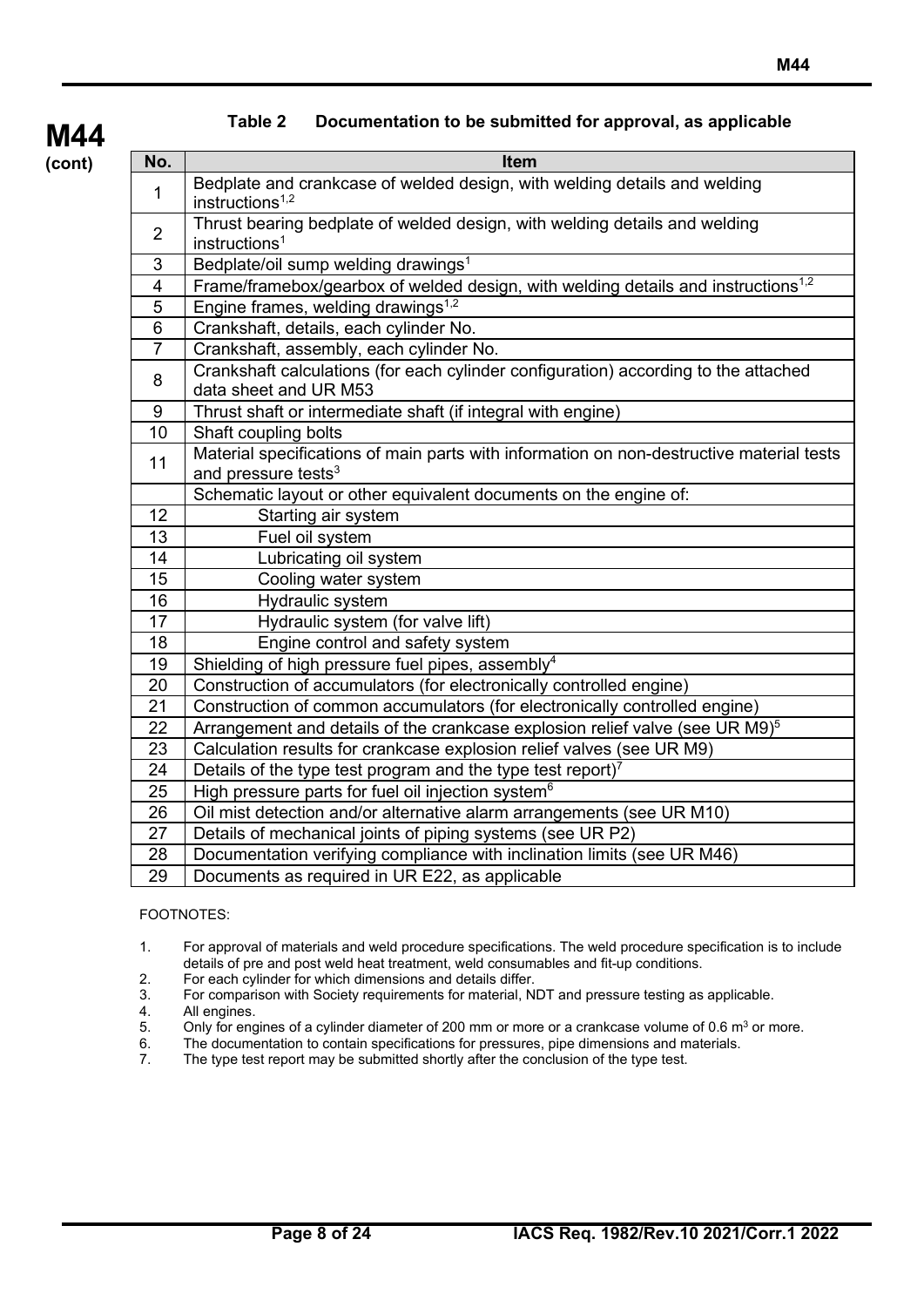## **M44**

## **Table 3 Documentation for the inspection of components and systems**

**(cont)**

- Special consideration will be given to engines of identical design and application
	- For engine applications refer to UR M72

| No.            | Item                                                                                                                        |
|----------------|-----------------------------------------------------------------------------------------------------------------------------|
| 1              | Engine particulars as per data sheet in Appendix 3                                                                          |
| $\overline{2}$ | Material specifications of main parts with information on non-destructive material tests<br>and pressure tests <sup>1</sup> |
| 3              | Bedplate and crankcase of welded design, with welding details and welding<br>instructions <sup>2</sup>                      |
| 4              | Thrust bearing bedplate of welded design, with welding details and welding instructions <sup>2</sup>                        |
| 5              | Frame/framebox/gearbox of welded design, with welding details and instructions <sup>2</sup>                                 |
| $\overline{6}$ | Crankshaft, assembly and details                                                                                            |
| $\overline{7}$ | Thrust shaft or intermediate shaft (if integral with engine)                                                                |
| 8              | Shaft coupling bolts                                                                                                        |
| 9              | Bolts and studs for main bearings                                                                                           |
| 10             | Bolts and studs for cylinder heads and exhaust valve (two stroke design)                                                    |
| 11             | Bolts and studs for connecting rods                                                                                         |
| 12             | Tie rods                                                                                                                    |
|                | Schematic layout or other equivalent documents on the engine of: <sup>3</sup>                                               |
| 13             | Starting air system                                                                                                         |
| 14             | Fuel oil system                                                                                                             |
| 15<br>16       | Lubricating oil system                                                                                                      |
| 17             | Cooling water system<br>Hydraulic system                                                                                    |
| 18             | Hydraulic system (for valve lift)                                                                                           |
| 19             | Engine control and safety system                                                                                            |
| 20             | Shielding of high pressure fuel pipes, assembly <sup>4</sup>                                                                |
| 21             | Construction of accumulators for hydraulic oil and fuel oil                                                                 |
| 22             | High pressure parts for fuel oil injection system <sup>5</sup>                                                              |
| 23             | Arrangement and details of the crankcase explosion relief valve (see UR M9) <sup>6</sup>                                    |
| 24             | Oil mist detection and/or alternative alarm arrangements (see UR M10)                                                       |
| 25             | <b>Cylinder head</b>                                                                                                        |
| 26             | Cylinder block, engine block                                                                                                |
| 27             | <b>Cylinder liner</b>                                                                                                       |
| 28             | Counterweights (if not integral with crankshaft), including fastening                                                       |
| 29             | Connecting rod with cap                                                                                                     |
| 30             | Crosshead                                                                                                                   |
| 31             | Piston rod                                                                                                                  |
| 32             | Piston, assembly <sup>7</sup>                                                                                               |
| 33             | Piston head                                                                                                                 |
| 34             | Camshaft drive, assembly <sup>7</sup>                                                                                       |
| 35             | Flywheel                                                                                                                    |
| 36             | Arrangement of foundation (for main engines only)                                                                           |
| 37             | Fuel oil injection pump                                                                                                     |
| 38             | Shielding and insulation of exhaust pipes and other parts of high temperature which                                         |
|                | may be impinged as a result of a fuel system failure, assembly                                                              |
| 39             | Construction and arrangement of dampers                                                                                     |
|                | For electronically controlled engines, assembly drawings or arrangements of:<br>Control valves                              |
| 40<br>41       |                                                                                                                             |
|                | High-pressure pumps                                                                                                         |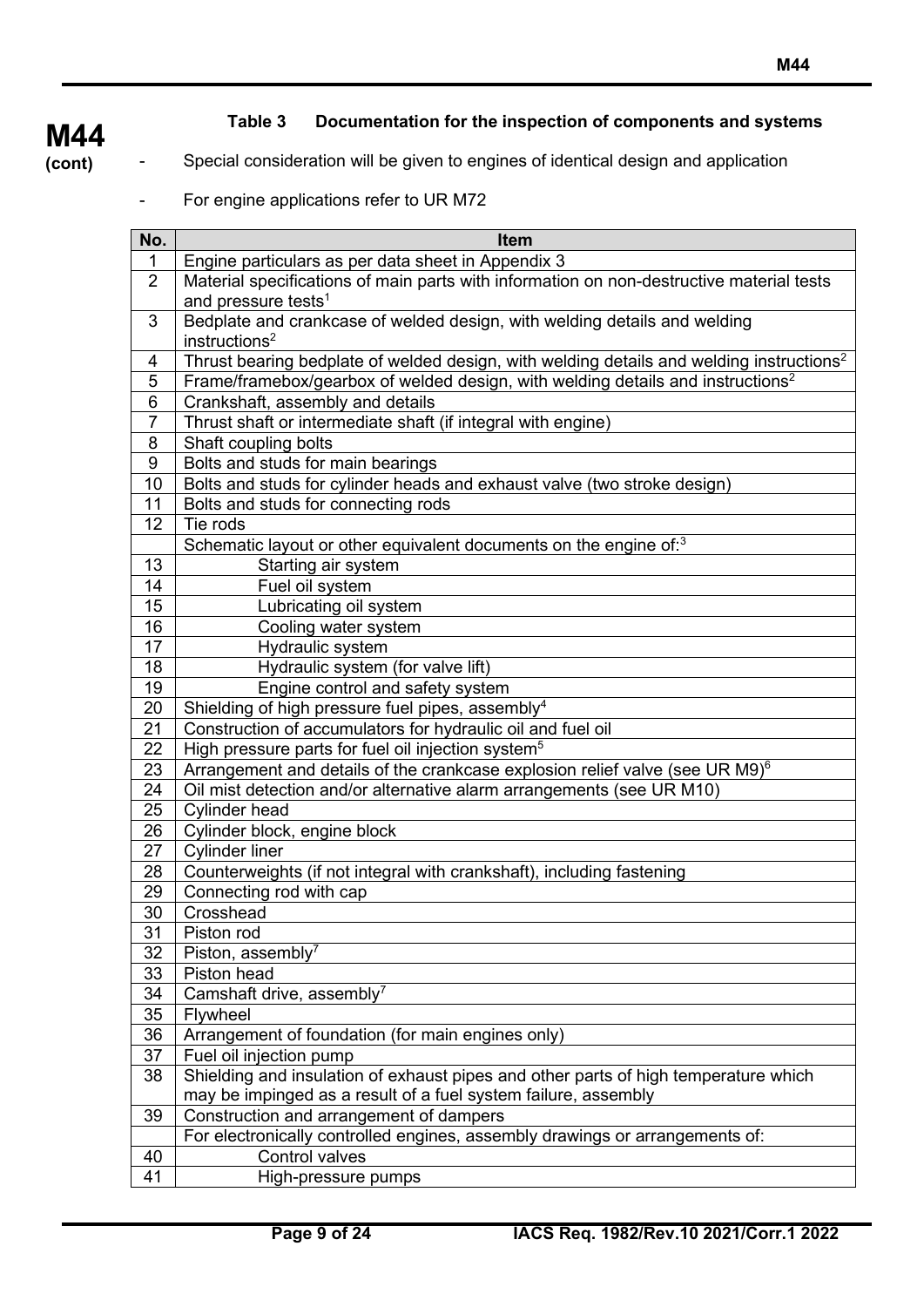| No.             | <b>Item</b>                                                                           |
|-----------------|---------------------------------------------------------------------------------------|
| 42              | Drive for high pressure pumps                                                         |
| $\overline{43}$ | Valve bodies, if applicable                                                           |
| 44              | Operation and service manuals <sup>8</sup>                                            |
| 45              | Test program resulting from FMEA (for engine control system) $9$                      |
| 46              | Production specifications for castings and welding (sequence)                         |
| 47              | Type approval certification for environmental tests, control components <sup>10</sup> |
| 48              | Quality requirements for engine production                                            |

#### FOOTNOTES:

- 1. For comparison with Society requirements for material, NDT and pressure testing as applicable.
- 2. For approval of materials and weld procedure specifications. The weld procedure specification is to include details of pre and post weld heat treatment, weld consumables and fit-up conditions.
- 3. Details of the system so far as supplied by the engine manufacturer such as: main dimensions, operating media and maximum working pressures.
- 4. All engines.<br>5. The docume
- 5. The documentation to contain specifications for pressures, pipe dimensions and materials.<br>6. Only for engines of a cylinder diameter of 200 mm or more or a crankcase volume of 0.6 m
- 6. Only for engines of a cylinder diameter of 200 mm or more or a crankcase volume of 0.6 m<sup>3</sup> or more.<br>7. Including identification (e.g. drawing number) of components.
- 7. Including identification (e.g. drawing number) of components.
- 8. Operation and service manuals are to contain maintenance requirements (servicing and repair) including details of any special tools and gauges that are to be used with their fitting/settings together with any test requirements on completion of maintenance.
- 9. Required for engines that rely on hydraulic, pneumatic or electronic control of fuel injection and/or valves.<br>10. Documents modified for a specific application are to be submitted to the Classification Society for
- 10. Documents modified for a specific application are to be submitted to the Classification Society for information or approval, as applicable. See 3.2.2.2, Appendix 4 and Appendix 5.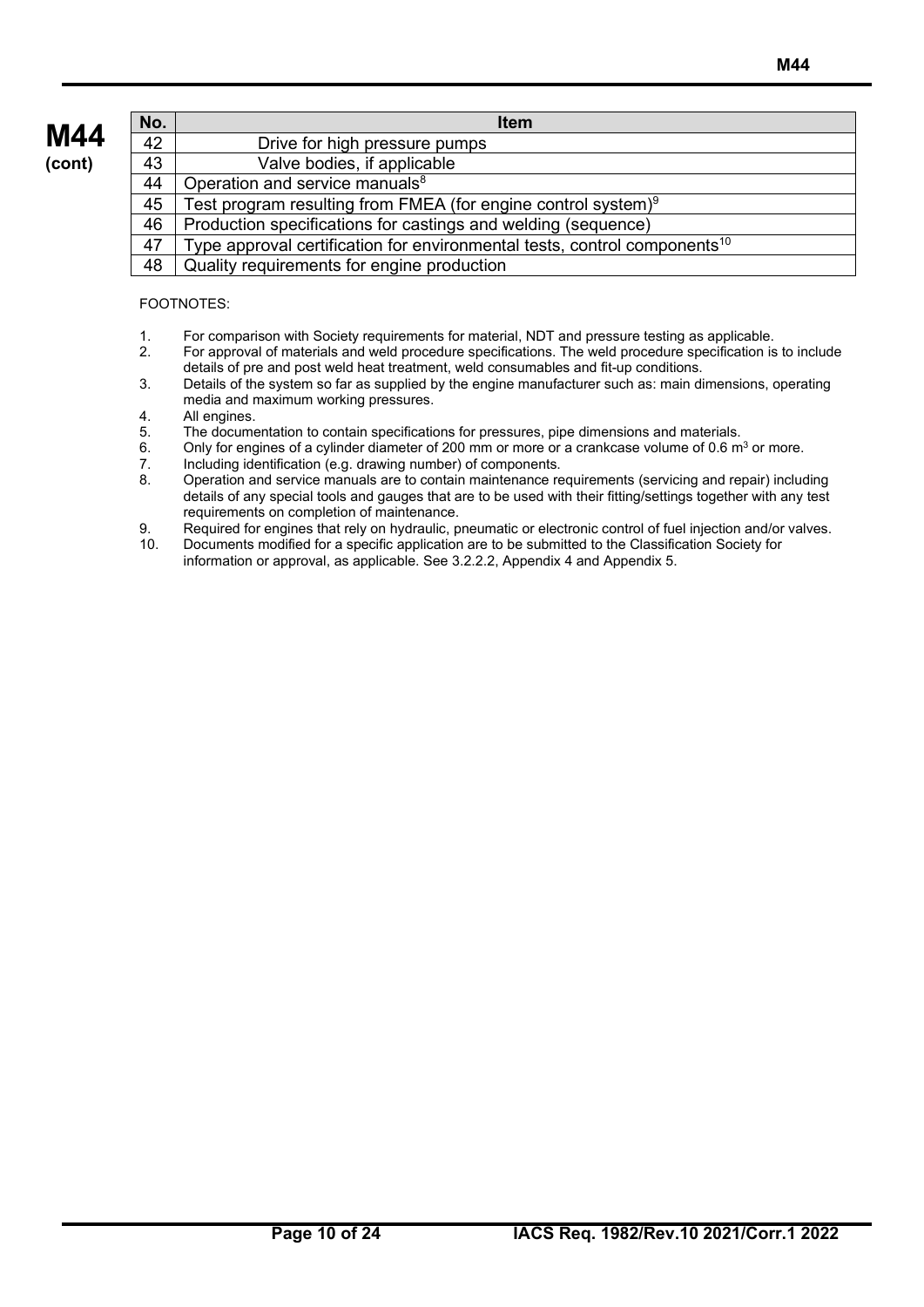| <b>Term</b>                                      | <b>Definition</b>                                                                                                                                                                                                                                                                                                                                                                                                                                                                                                                                                                                                                                                                                                                                                                                                                                                                                                                                                                |  |  |  |  |  |
|--------------------------------------------------|----------------------------------------------------------------------------------------------------------------------------------------------------------------------------------------------------------------------------------------------------------------------------------------------------------------------------------------------------------------------------------------------------------------------------------------------------------------------------------------------------------------------------------------------------------------------------------------------------------------------------------------------------------------------------------------------------------------------------------------------------------------------------------------------------------------------------------------------------------------------------------------------------------------------------------------------------------------------------------|--|--|--|--|--|
| Acceptance criteria                              | A set of values or criteria which a design, product, service or<br>process is required to conform with, in order to be considered in<br>compliance                                                                                                                                                                                                                                                                                                                                                                                                                                                                                                                                                                                                                                                                                                                                                                                                                               |  |  |  |  |  |
| Accepted                                         | Status of a design, product, service or process, which has been<br>found to conform to specific acceptance criteria                                                                                                                                                                                                                                                                                                                                                                                                                                                                                                                                                                                                                                                                                                                                                                                                                                                              |  |  |  |  |  |
| <b>Alternative Certification</b><br>Scheme (ACS) | A system, by which a society evaluates a manufacturer's quality<br>assurance and quality control arrangements for compliance with<br>Rule requirements, then authorizes a manufacturer to undertake<br>and witness testing normally required to be done in the presence of<br>a Surveyor. The Alternative Certification Scheme as presently<br>administrated by the Member Societies is generally known as:<br>ABS:<br><b>Product Quality Assurance</b><br>BV:<br><b>Alternative Survey Scheme</b><br>CCS:<br>Type Approval-A<br>CRS:<br>Examination of the manufacturing<br>process and quality assurance<br>system<br>DNV-GL:<br><b>Manufacturing Survey Arrangement</b><br>IRS:<br><b>IRS Quality Assurance Scheme</b><br>KR:<br><b>Quality Assurance System</b><br>LR:<br><b>LR Quality Schemes</b><br>NK:<br>Approval of Manufacturers<br>PRS:<br><b>Alternative Certification Scheme</b><br>RINA:<br><b>Alternative Survey Scheme</b><br>RS:<br><b>Agreement on Survey</b> |  |  |  |  |  |
| Appraisal                                        | Evaluation by a competent body                                                                                                                                                                                                                                                                                                                                                                                                                                                                                                                                                                                                                                                                                                                                                                                                                                                                                                                                                   |  |  |  |  |  |
| Approval                                         | The granting of permission for a design, product, service or process<br>to be used for a stated purpose under specific conditions based<br>upon a satisfactory appraisal                                                                                                                                                                                                                                                                                                                                                                                                                                                                                                                                                                                                                                                                                                                                                                                                         |  |  |  |  |  |
| Assembly                                         | Equipment or a system made up of components or parts                                                                                                                                                                                                                                                                                                                                                                                                                                                                                                                                                                                                                                                                                                                                                                                                                                                                                                                             |  |  |  |  |  |
| Assess                                           | Determine the degree of conformity of a design, product, service,<br>process, system or organization with identified specifications,<br>Rules, standards or other normative documents                                                                                                                                                                                                                                                                                                                                                                                                                                                                                                                                                                                                                                                                                                                                                                                            |  |  |  |  |  |
| Audit                                            | Planned systematic and independent examination to determine<br>whether the activities are documented, the documented activities<br>are implemented, and the results meet the stated objectives                                                                                                                                                                                                                                                                                                                                                                                                                                                                                                                                                                                                                                                                                                                                                                                   |  |  |  |  |  |
| Auditor                                          | Individual who has the qualifications and experience to perform<br>audits                                                                                                                                                                                                                                                                                                                                                                                                                                                                                                                                                                                                                                                                                                                                                                                                                                                                                                        |  |  |  |  |  |
| Certificate                                      | A formal document attesting to the compliance of a design, product,<br>service or process with acceptance criteria                                                                                                                                                                                                                                                                                                                                                                                                                                                                                                                                                                                                                                                                                                                                                                                                                                                               |  |  |  |  |  |

#### **UR M44 - APPENDIX 1 - GLOSSARY**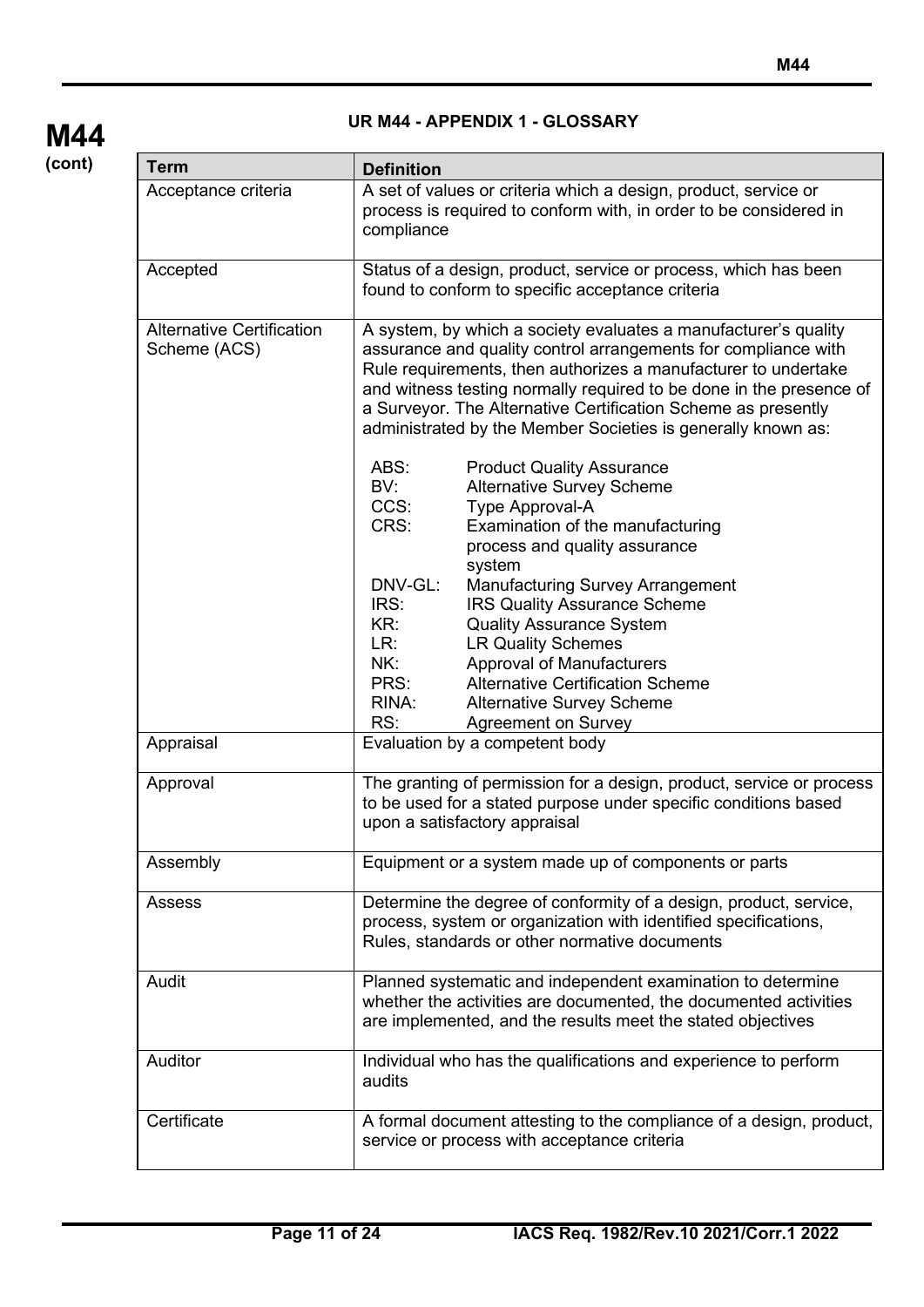| Term                                | <b>Definition</b>                                                                                                        |  |  |  |  |  |
|-------------------------------------|--------------------------------------------------------------------------------------------------------------------------|--|--|--|--|--|
| Certification                       | A procedure whereby a design, product, service or process is<br>approved in accordance with acceptance criteria          |  |  |  |  |  |
| Class                               | <b>Short for Classification Society</b>                                                                                  |  |  |  |  |  |
| Class approval                      | Approved by a Classification Society                                                                                     |  |  |  |  |  |
| Classification                      | Specific type of certification, which relates to the Rules of the<br>relevant Classification Society                     |  |  |  |  |  |
| Competent body                      | Organization recognized as having appropriate knowledge and<br>expertise in a specific area                              |  |  |  |  |  |
| Component                           | Part, member of equipment or system                                                                                      |  |  |  |  |  |
| Conformity                          | Where a design, product, process or service demonstrates<br>compliance with its specific requirements                    |  |  |  |  |  |
| Contract                            | Agreement between two or more parties relating to the scope of<br>service                                                |  |  |  |  |  |
| Contractor                          | see Supplier                                                                                                             |  |  |  |  |  |
| Customer                            | Party who purchases or receives goods or services from another                                                           |  |  |  |  |  |
| Design                              | All relevant plans, documents, calculations described in the<br>performance, installation and manufacturing of a product |  |  |  |  |  |
| Design analysis                     | Investigative methodology selectively used to assess the design                                                          |  |  |  |  |  |
| Design appraisal                    | Evaluation of all relevant plans, calculations and documents related<br>to the design                                    |  |  |  |  |  |
| Design review                       | Part of the appraisal process to evaluate specific aspects of the<br>design                                              |  |  |  |  |  |
| Drawings approval/ plan<br>approval | Part of the design approval process which relates to the evaluation<br>of drawings and plans                             |  |  |  |  |  |
| Equipment                           | Part of a system assembled from components                                                                               |  |  |  |  |  |
| Equivalent                          | An acceptable, no less effective alternative to specified criteria                                                       |  |  |  |  |  |
| Evaluation                          | Systematic examination of the extent to which a design, product,<br>service or process satisfies specific criteria       |  |  |  |  |  |
| Examination                         | Assessment by a competent person to determine compliance with<br>requirements                                            |  |  |  |  |  |
| Inspection                          | Examination of a design, product service or process by an<br>Inspector                                                   |  |  |  |  |  |
| Inspection plan                     | List of tasks of inspection to be performed by the Inspector                                                             |  |  |  |  |  |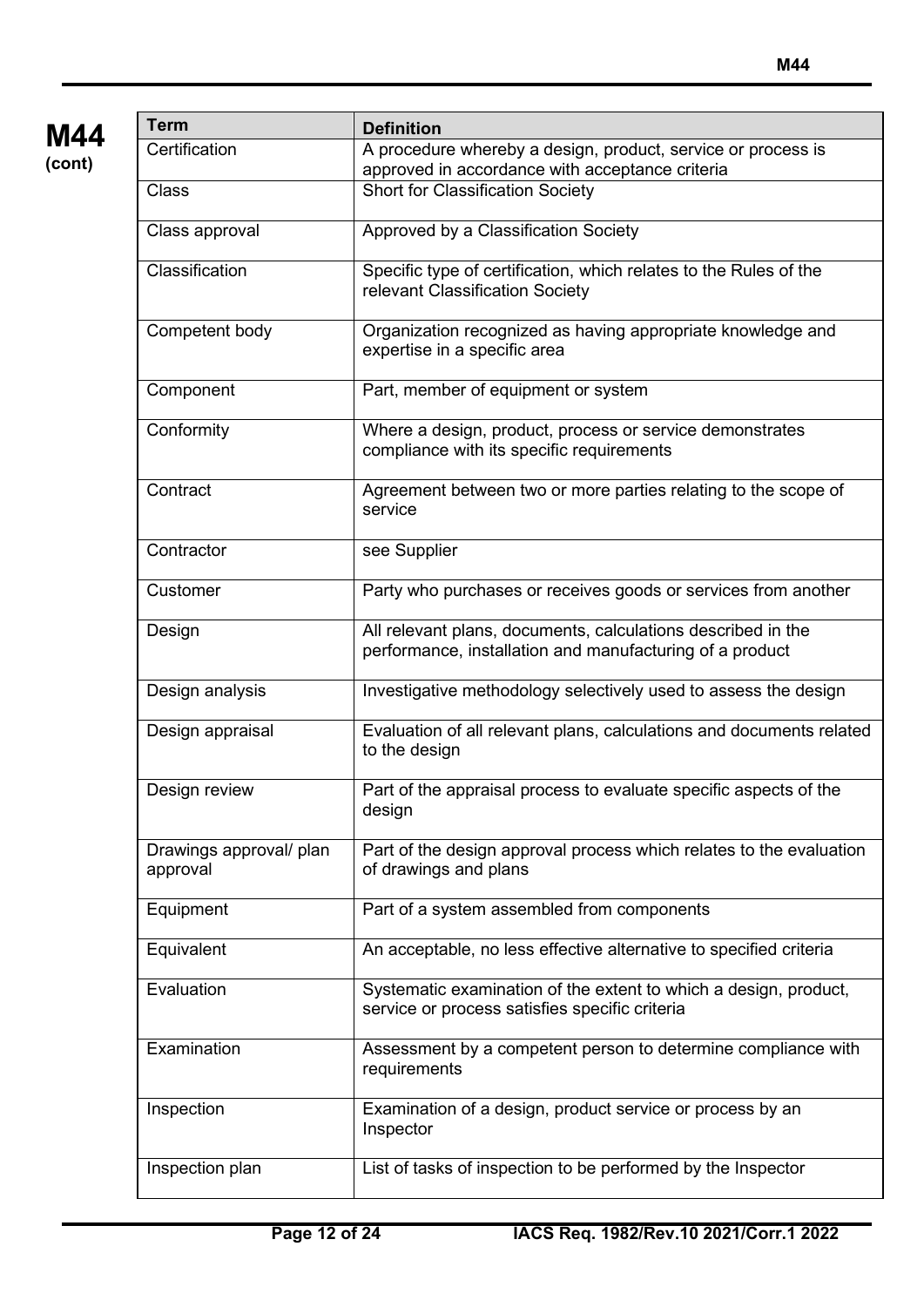

| <b>Term</b>                       | <b>Definition</b>                                                                                                                                                                                                               |  |  |  |  |  |
|-----------------------------------|---------------------------------------------------------------------------------------------------------------------------------------------------------------------------------------------------------------------------------|--|--|--|--|--|
| Installation                      | The assembling and final placement of components, equipment<br>and subsystems to permit operation of the system                                                                                                                 |  |  |  |  |  |
| Manufacturer                      | Party responsible for the manufacturing and quality of the product                                                                                                                                                              |  |  |  |  |  |
| Manufacturing process             | Systematic series of actions directed towards manufacturing a<br>product                                                                                                                                                        |  |  |  |  |  |
| Manufacturing process<br>approval | Approval of the manufacturing process adopted by the<br>manufacturer during production of a specific product                                                                                                                    |  |  |  |  |  |
| Material                          | Goods supplied by one manufacturer to another manufacturer that<br>will require further forming or manufacturing before becoming a<br>new product                                                                               |  |  |  |  |  |
| Modification                      | A limited change that does not affect the current approval                                                                                                                                                                      |  |  |  |  |  |
| <b>Modification notice</b>        | Information about a design modification with new modification index<br>or new drawing number replacing the earlier drawing                                                                                                      |  |  |  |  |  |
| Performance test                  | Technical operation where a specific performance characteristic is<br>determined                                                                                                                                                |  |  |  |  |  |
| Producer                          | See manufacturer                                                                                                                                                                                                                |  |  |  |  |  |
| Product                           | Result of the manufacturing process                                                                                                                                                                                             |  |  |  |  |  |
| Prototype test                    | Investigations on the first or one of the first new engines with regard<br>to optimization, fine tuning of engine parameters and verification of<br>the expected running behaviour                                              |  |  |  |  |  |
| <b>Quality assurance</b>          | All the planned and systematic activities implemented within the<br>quality system, and demonstrated as needed to provide adequate<br>confidence that an entity will fulfil requirements for quality. Refer to<br>ISO 9001:2015 |  |  |  |  |  |
| Regulation                        | Rule or order issued by an executive authority or regulatory agency<br>of a government and having the force of law                                                                                                              |  |  |  |  |  |
| Repair                            | Restore to original or near original condition from the results of<br>wear and tear or damages for a product or system in service                                                                                               |  |  |  |  |  |
| Requirement                       | Specified characteristics used for evaluation purposes                                                                                                                                                                          |  |  |  |  |  |
| Information                       | Additional technical data or details supplementing the drawings<br>requiring approval                                                                                                                                           |  |  |  |  |  |
| Revision                          | Means to record changes in one or more particulars of design<br>drawings or specifications                                                                                                                                      |  |  |  |  |  |
| Specification                     | Technical data or particulars which are used to establish the<br>suitability of materials, products, components or systems for their<br>intended use                                                                            |  |  |  |  |  |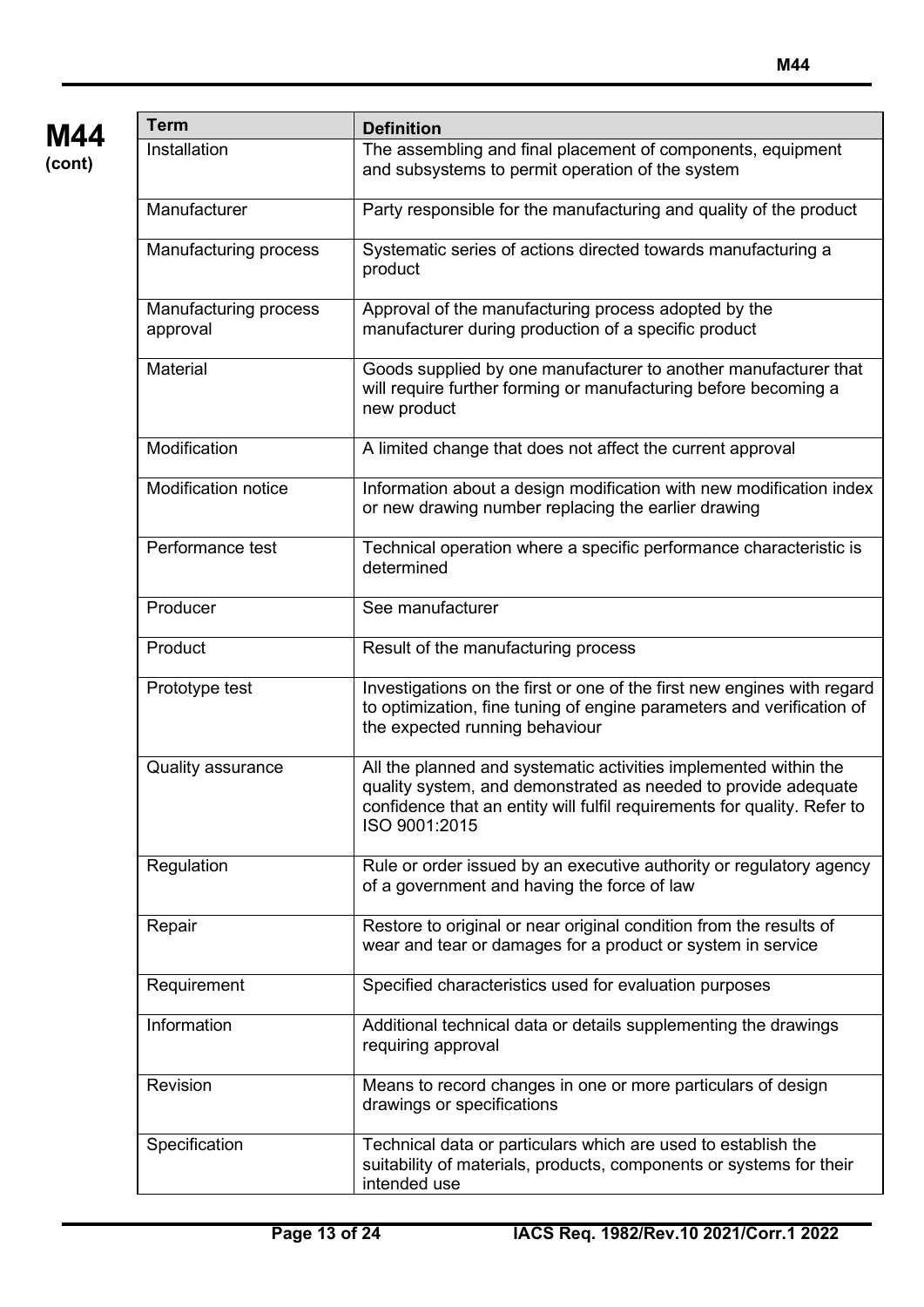| M44    |
|--------|
| (cont) |

| <b>Term</b>                                                                | <b>Definition</b>                                                                                                                                                                                                                                                                                                                                                                                                                                |
|----------------------------------------------------------------------------|--------------------------------------------------------------------------------------------------------------------------------------------------------------------------------------------------------------------------------------------------------------------------------------------------------------------------------------------------------------------------------------------------------------------------------------------------|
| Substantive modifications<br>or<br>major modifications or<br>major changes | Design modifications, which lead to alterations in the stress levels,<br>operational behaviour, fatigue life or an effect on other components<br>or characteristics of importance such as emissions                                                                                                                                                                                                                                              |
| Subsupplier/subcontractor                                                  | One who contracts to supply material to another supplier                                                                                                                                                                                                                                                                                                                                                                                         |
| Supplier                                                                   | One who contracts to furnish materials or design, products, service<br>or components to a customer or user                                                                                                                                                                                                                                                                                                                                       |
| Test                                                                       | A technical operation that consists of the determination of one or<br>more characteristics or performance of a given product, material,<br>equipment, organism, physical phenomenon, process or service<br>according to a specified procedure. A technical operation to<br>determine if one or more characteristic(s) or performance of a<br>product, process or service satisfies specific requirements                                         |
| Traceability                                                               | Ability to follow back through the design and manufacturing process<br>to the origin                                                                                                                                                                                                                                                                                                                                                             |
| Type approval                                                              | The establishment of the acceptability of a product through the<br>systematic:<br>Evaluation of a design to determine conformance with<br>$1_{-}$<br>specifications<br>2.<br>Witnessing manufacture and testing of a type of product to<br>determine compliance with the specification<br>3.<br>Evaluation of the manufacturing arrangements to confirm that<br>the product can be consistently produced in accordance with<br>the specification |
| Type approval test                                                         | Last step of the type approval procedure. Test program in<br>accordance with UR M71                                                                                                                                                                                                                                                                                                                                                              |
| Witness                                                                    | Individual physically present at a test and being able to record and<br>give evidence about its outcome                                                                                                                                                                                                                                                                                                                                          |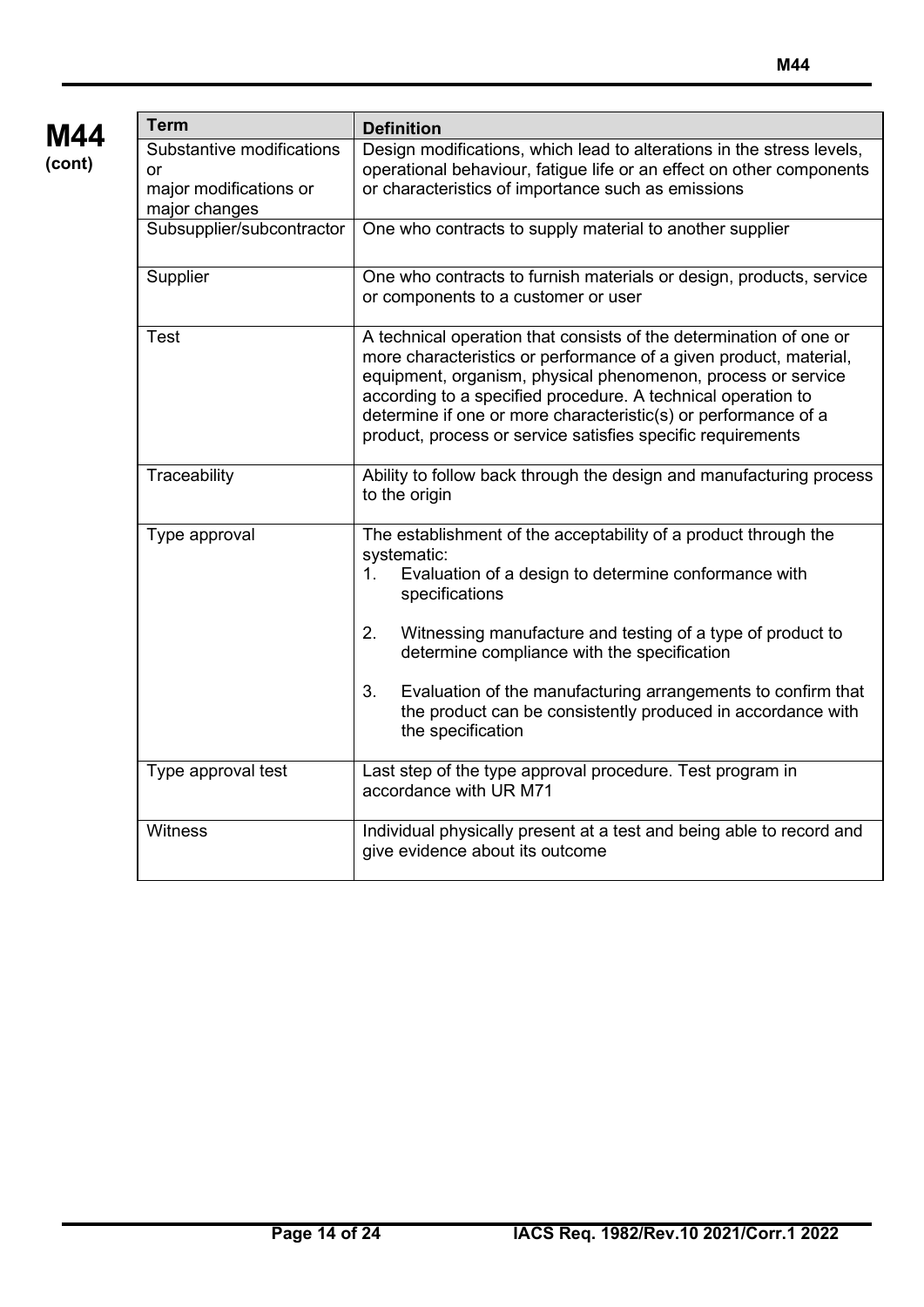## **M44 (cont)**

### **UR M44 - APPENDIX 2 - REPRESENTATIVE DOCUMENT FLOW DIAGRAMS**

The document flow diagrams in this appendix are provided as an aid to all parties involved in the engine certification process as to their roles and responsibilities. Variations in the document flow may vary in response to unique issues with regard to various factors related to location, availability of components and surveys. In any case, the text in the UR takes precedence over these flow diagrams.



\* May also be produced by licensee

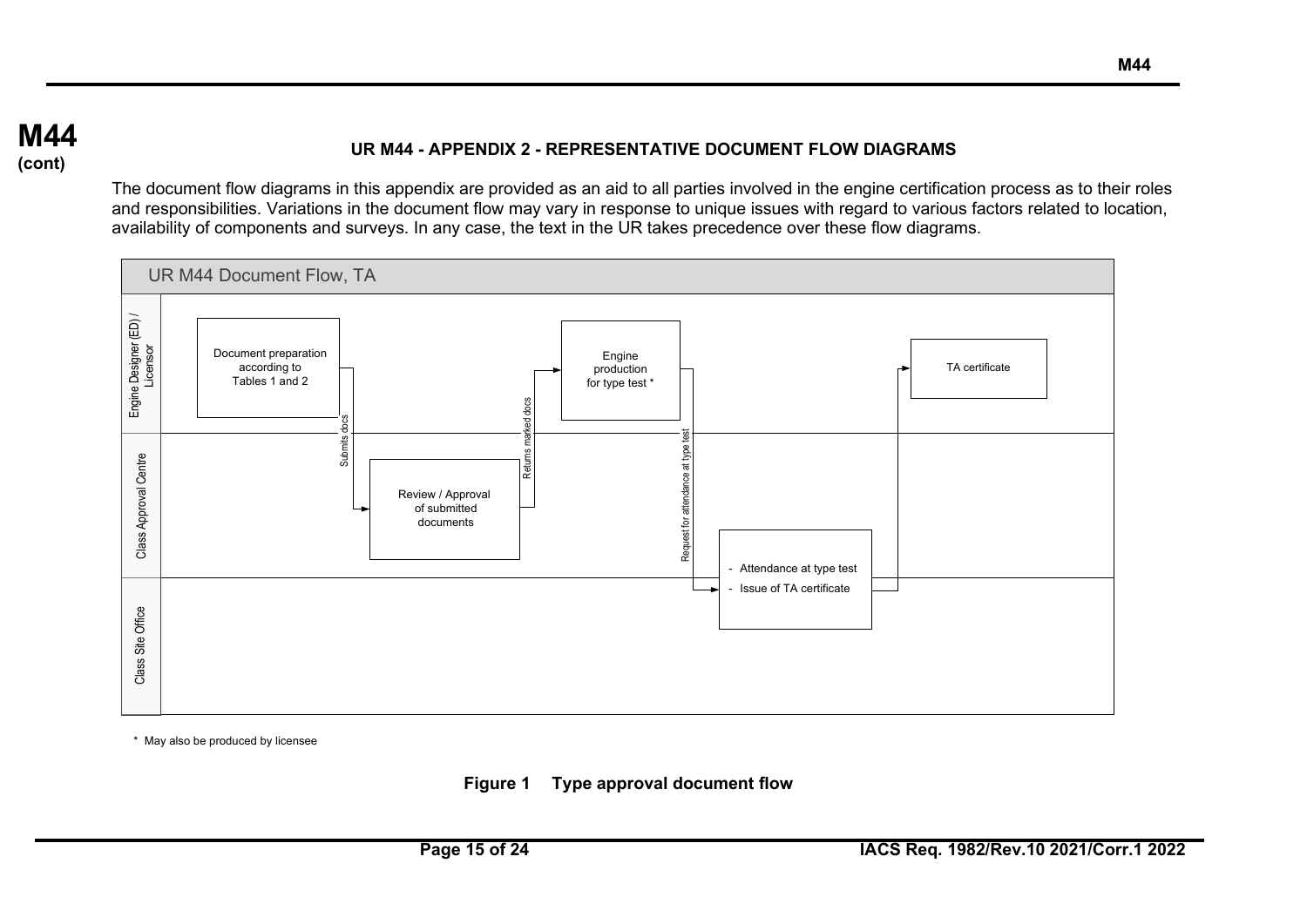



1) Class Site office with responsibility for engine builder and/or component manufacturers in different locations

2) For alternative execution, see 5.3

#### **Figure 2 Engine certificate document flow**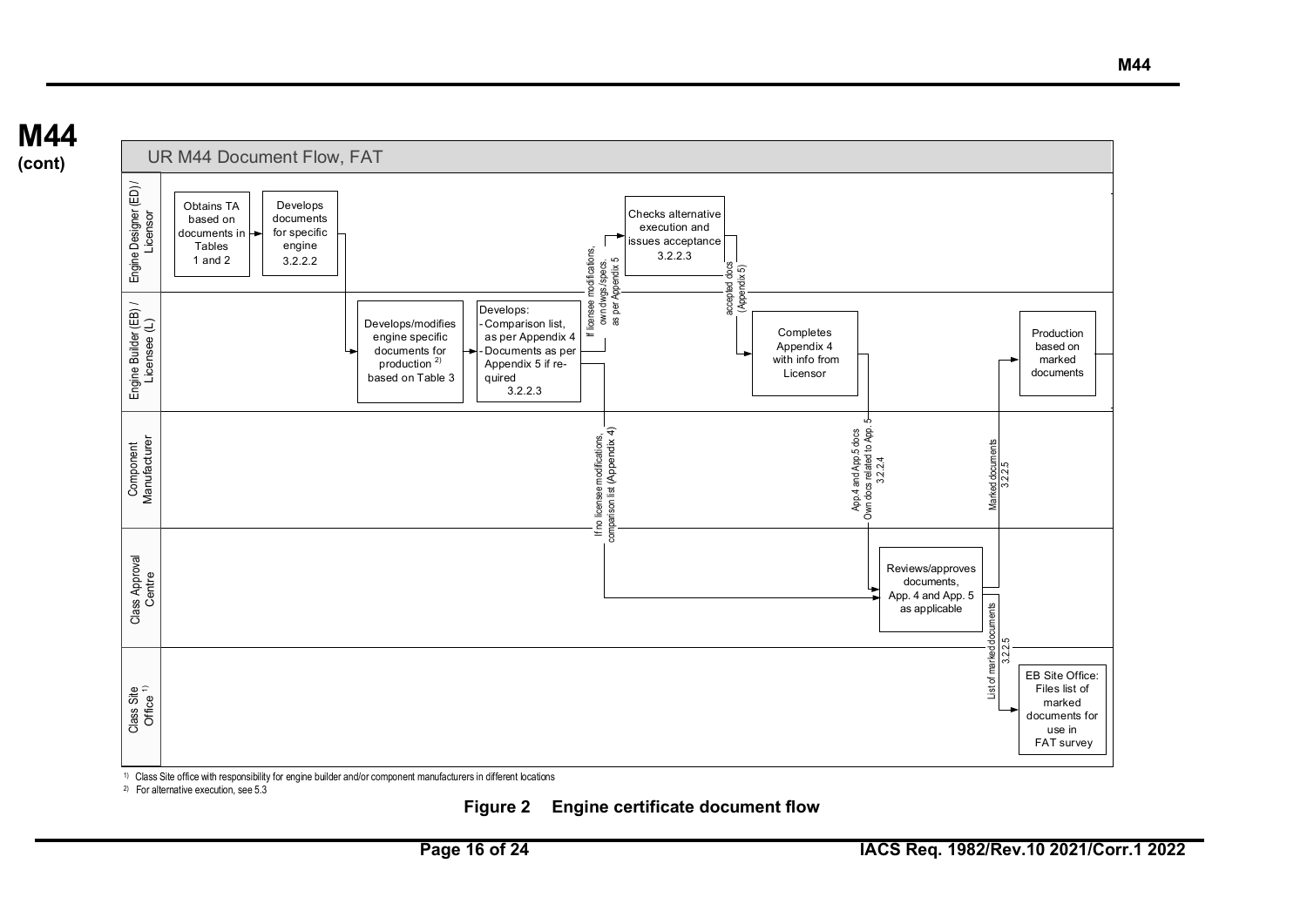

## **Figure 2 Engine certificate document flow (continued)**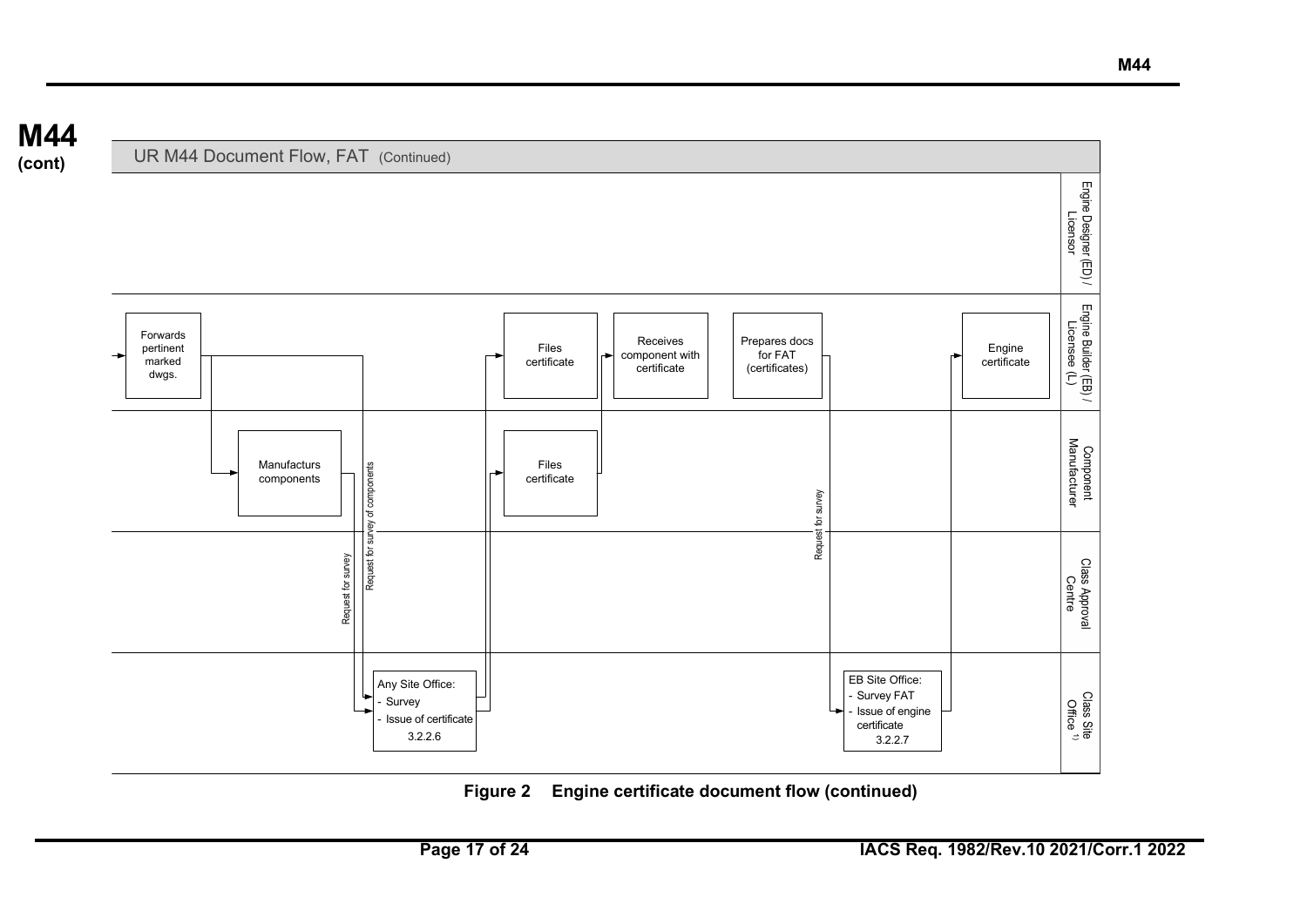## **UR M44 - APPENDIX 3 - Internal Combustion Engine Approval Application Form and Data Sheet**

| Class Application number (if applicable):                                                      |                                                           |                                                                             | Engine Manufacturer's Application Identification Number:                                                                                                                       |  |  |  |  |  |  |
|------------------------------------------------------------------------------------------------|-----------------------------------------------------------|-----------------------------------------------------------------------------|--------------------------------------------------------------------------------------------------------------------------------------------------------------------------------|--|--|--|--|--|--|
| <b>General Data</b>                                                                            |                                                           |                                                                             |                                                                                                                                                                                |  |  |  |  |  |  |
| Engine Designer:                                                                               |                                                           |                                                                             | Engine Manufacturer(s), Licensee(s) and/or Manufacturing Sites*Name                                                                                                            |  |  |  |  |  |  |
| <b>Contact Person:</b>                                                                         |                                                           |                                                                             | Country                                                                                                                                                                        |  |  |  |  |  |  |
| Address:                                                                                       |                                                           |                                                                             |                                                                                                                                                                                |  |  |  |  |  |  |
|                                                                                                |                                                           |                                                                             |                                                                                                                                                                                |  |  |  |  |  |  |
|                                                                                                |                                                           |                                                                             |                                                                                                                                                                                |  |  |  |  |  |  |
|                                                                                                | 1. Document purpose (select options from either 1a or 1b) |                                                                             |                                                                                                                                                                                |  |  |  |  |  |  |
| 1a. Type Approval Application                                                                  |                                                           |                                                                             |                                                                                                                                                                                |  |  |  |  |  |  |
| Service Requested                                                                              | Required activities <sup>†</sup>                          |                                                                             |                                                                                                                                                                                |  |  |  |  |  |  |
| New Type Approval                                                                              | $\bullet$ DA, TT, CoP                                     |                                                                             |                                                                                                                                                                                |  |  |  |  |  |  |
| Renew Type Approval                                                                            |                                                           |                                                                             | • CoP, if design change then amended or new certificate process to be followed                                                                                                 |  |  |  |  |  |  |
| Amend Type Approval                                                                            |                                                           |                                                                             | • DA & CoP, Further TT if previously approved engine has been substantively modified (as required by UR M71)                                                                   |  |  |  |  |  |  |
| Design Evaluation                                                                              |                                                           |                                                                             | • DA, TT, applicable where designer does not have production facilities, Type Approval to be granted to specific<br>production facility once associated CoP has been completed |  |  |  |  |  |  |
| Update TA Supplement                                                                           |                                                           |                                                                             | • Update to Supplement, only for minor changes not affecting the Type Approval Certificate                                                                                     |  |  |  |  |  |  |
| Other<br>⊔                                                                                     |                                                           |                                                                             | • e.g. National/Statutory Administration requirements i.e. MSC.81(70), as amended by IMO resolutions up to                                                                     |  |  |  |  |  |  |
|                                                                                                |                                                           | MSC.472(101), for emergency engines                                         |                                                                                                                                                                                |  |  |  |  |  |  |
| For TA Cert amendments or<br>Supplement updates, details of<br>what is to be changed:          |                                                           |                                                                             |                                                                                                                                                                                |  |  |  |  |  |  |
| For 'Other', Details of the                                                                    |                                                           |                                                                             |                                                                                                                                                                                |  |  |  |  |  |  |
| requirements to be considered:                                                                 |                                                           |                                                                             |                                                                                                                                                                                |  |  |  |  |  |  |
|                                                                                                | 1b. Addendum for Individual Engine FAT and Certification  |                                                                             |                                                                                                                                                                                |  |  |  |  |  |  |
| Ш                                                                                              | on the original Type Approval Application.                |                                                                             | Individual engine requiring FAT and Certification, only where the performance data for the engine being certified differs from the details provided                            |  |  |  |  |  |  |
|                                                                                                |                                                           |                                                                             | Only section 3b requires completion. Where changes to other sections are necessary, a new Type Approval Application may be required.                                           |  |  |  |  |  |  |
|                                                                                                |                                                           | Reference number of Internal Combustion Engine Approval Application Form    |                                                                                                                                                                                |  |  |  |  |  |  |
|                                                                                                |                                                           | previously submitted and reference number of the Type Approval Certificate. | (Copy of original application form to be attached to this document)                                                                                                            |  |  |  |  |  |  |
| 2. Existing documentation                                                                      |                                                           |                                                                             |                                                                                                                                                                                |  |  |  |  |  |  |
| Previous Class Type Approval Certificate No.<br>or related Design Approval No. (if applicable) |                                                           |                                                                             |                                                                                                                                                                                |  |  |  |  |  |  |
| Formerly issued documentation for engine                                                       |                                                           | <b>Issuing Body:</b>                                                        | Document Type:<br>Document No.:                                                                                                                                                |  |  |  |  |  |  |
|                                                                                                |                                                           |                                                                             |                                                                                                                                                                                |  |  |  |  |  |  |
| (E.g. previous type test reports, in-service<br>experience justification reports, etc.)        |                                                           |                                                                             |                                                                                                                                                                                |  |  |  |  |  |  |
|                                                                                                |                                                           |                                                                             |                                                                                                                                                                                |  |  |  |  |  |  |
|                                                                                                |                                                           |                                                                             |                                                                                                                                                                                |  |  |  |  |  |  |
| <b>Existing Certification</b>                                                                  |                                                           | <b>Issuing Body:</b>                                                        | Document Type:<br>Document No.:                                                                                                                                                |  |  |  |  |  |  |
|                                                                                                |                                                           |                                                                             |                                                                                                                                                                                |  |  |  |  |  |  |
| (E.g. Manufacturer's quality certification<br>ISO 9001:2015 etc.)                              |                                                           |                                                                             |                                                                                                                                                                                |  |  |  |  |  |  |
|                                                                                                |                                                           |                                                                             |                                                                                                                                                                                |  |  |  |  |  |  |
|                                                                                                |                                                           |                                                                             |                                                                                                                                                                                |  |  |  |  |  |  |
| 3. Design (mark all that apply)                                                                |                                                           |                                                                             |                                                                                                                                                                                |  |  |  |  |  |  |
| 3a. Engine Particulars:                                                                        |                                                           |                                                                             |                                                                                                                                                                                |  |  |  |  |  |  |
| <b>Engine Type</b>                                                                             |                                                           |                                                                             | Number of delivered marine engines <sup>‡</sup> :                                                                                                                              |  |  |  |  |  |  |
| Manufactured Since <sup>‡</sup> :                                                              |                                                           |                                                                             |                                                                                                                                                                                |  |  |  |  |  |  |
|                                                                                                | □ Direct drive Propulsion                                 |                                                                             | $\Box$ Auxiliary<br>$\Box$ Emergency                                                                                                                                           |  |  |  |  |  |  |
| Application                                                                                    | (□ Single engine / □ Multi-engine installation)           | (□ Aux. Services / □ Electric Propulsion)                                   |                                                                                                                                                                                |  |  |  |  |  |  |
|                                                                                                | $\Box$ 2-stroke                                           | $\Box$ 4-stroke                                                             | $^{\circ}$<br>□ Vee (V-angle<br>$\Box$ In-line<br>$\Box$ Other (                                                                                                               |  |  |  |  |  |  |
| <b>Mechanical Design</b>                                                                       | $\Box$ Cross-head                                         | $\Box$ Trunk-piston                                                         | $\Box$ Reversible<br>$\Box$ Non-reversible                                                                                                                                     |  |  |  |  |  |  |
|                                                                                                | Cylinder bore(mm)                                         |                                                                             | Length of piston stroke (mm)                                                                                                                                                   |  |  |  |  |  |  |
|                                                                                                | $\Box$ Without                                            |                                                                             |                                                                                                                                                                                |  |  |  |  |  |  |
|                                                                                                | supercharging                                             | $\Box$ With supercharging                                                   |                                                                                                                                                                                |  |  |  |  |  |  |
| Supercharging                                                                                  |                                                           | $\Box$ Without charge air cooling                                           | $\Box$ With charge air cooling                                                                                                                                                 |  |  |  |  |  |  |
|                                                                                                |                                                           | $\Box$ Constant-pressure charging system                                    | $\Box$ Pulsating pressure charging system                                                                                                                                      |  |  |  |  |  |  |
| Valve operation                                                                                | $\Box$ Cam control                                        | $\Box$ Electronic control                                                   |                                                                                                                                                                                |  |  |  |  |  |  |
| <b>Fuel Injection</b>                                                                          | $\Box$ Direct injection                                   | $\Box$ Indirect injection                                                   | $\Box$ Cam controlled injection<br>$\Box$ Electronically controlled injection                                                                                                  |  |  |  |  |  |  |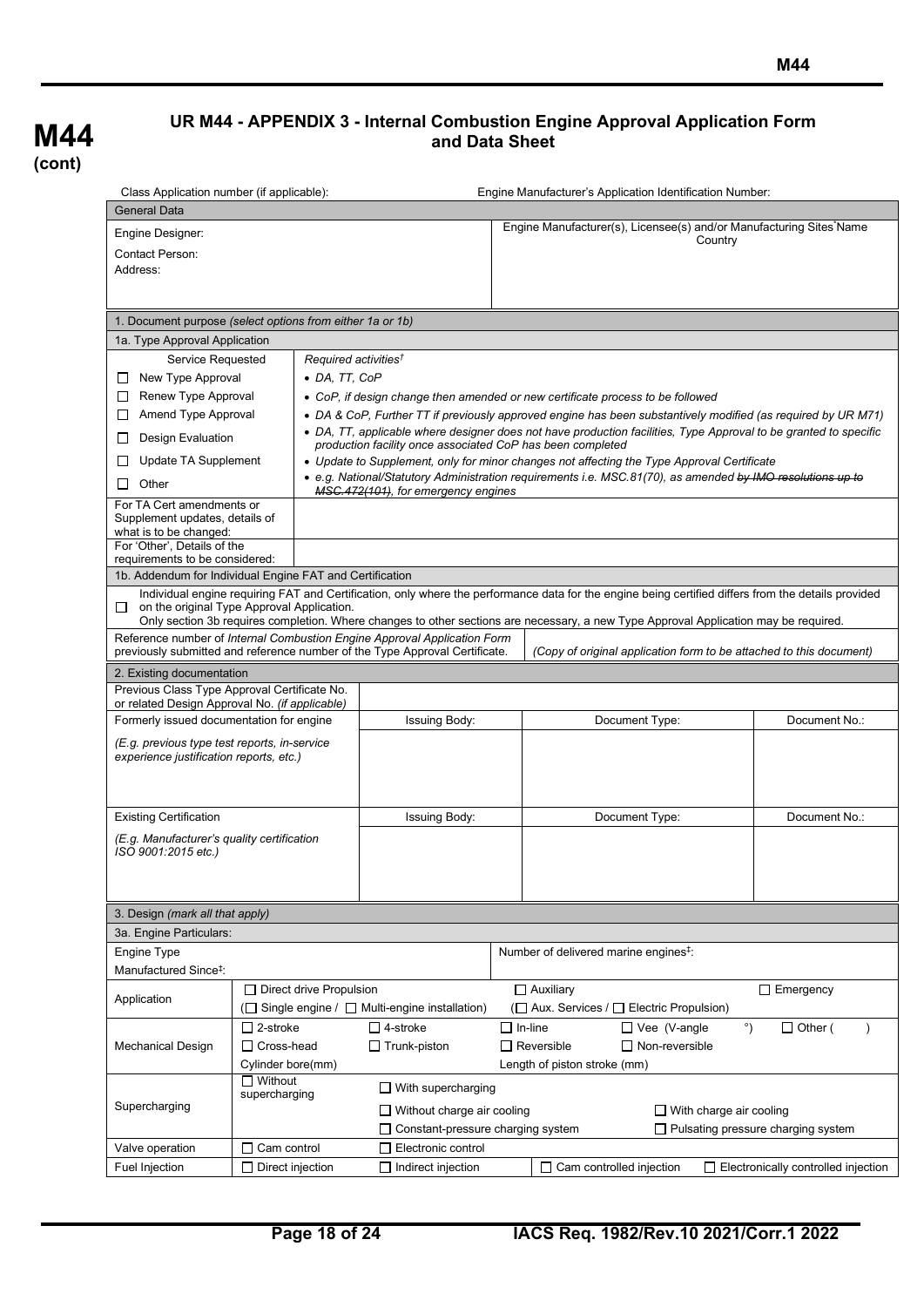| M44                                                                                                                |                                                                                                                                              |                                                                            |                                                          |                                        |                                                                |  |  |  |  |  |
|--------------------------------------------------------------------------------------------------------------------|----------------------------------------------------------------------------------------------------------------------------------------------|----------------------------------------------------------------------------|----------------------------------------------------------|----------------------------------------|----------------------------------------------------------------|--|--|--|--|--|
|                                                                                                                    | $\Box$ Marine residual fuel                                                                                                                  |                                                                            |                                                          | cSt (Max. kinematic viscosity at 50°C) |                                                                |  |  |  |  |  |
| Fuel Types <sup>§</sup>                                                                                            | $\Box$ Marine distillate fuel                                                                                                                |                                                                            | DMA, DMB, DMC                                            |                                        |                                                                |  |  |  |  |  |
| (Classification                                                                                                    | $\Box$ Marine distillate fuel                                                                                                                |                                                                            | <b>DMX</b>                                               |                                        |                                                                |  |  |  |  |  |
| according to ISO                                                                                                   | $\Box$ Low flashpoint liquid fuel (specify fuel type)                                                                                        |                                                                            |                                                          |                                        |                                                                |  |  |  |  |  |
| 8216-1:2017)                                                                                                       | $\Box$ Gas (specify gas type)                                                                                                                |                                                                            |                                                          |                                        |                                                                |  |  |  |  |  |
|                                                                                                                    | $\Box$ Other (specify)                                                                                                                       |                                                                            |                                                          |                                        |                                                                |  |  |  |  |  |
|                                                                                                                    | $\Box$ Dual Fuel<br>(specify combinations of fuels to be used simultaneously)                                                                |                                                                            |                                                          |                                        |                                                                |  |  |  |  |  |
|                                                                                                                    | 3b. Performance Data<br>(Related to: Barometric pressure 1,000 mbar; Air temperature 45°C; Relative humidity 60%; Seawater temperature 32°C) |                                                                            |                                                          |                                        |                                                                |  |  |  |  |  |
|                                                                                                                    | Model reference No. (if applicable)                                                                                                          |                                                                            |                                                          |                                        |                                                                |  |  |  |  |  |
|                                                                                                                    | Max. continuous rating<br>kW/cyl                                                                                                             |                                                                            |                                                          |                                        |                                                                |  |  |  |  |  |
| Rated speed<br>1/min                                                                                               |                                                                                                                                              |                                                                            |                                                          |                                        |                                                                |  |  |  |  |  |
| MPa<br>Mean indicated pressure                                                                                     |                                                                                                                                              |                                                                            |                                                          |                                        |                                                                |  |  |  |  |  |
| Mean effective pressure                                                                                            | MPa                                                                                                                                          |                                                                            |                                                          |                                        |                                                                |  |  |  |  |  |
| Max. firing pressure                                                                                               | MPa                                                                                                                                          |                                                                            |                                                          |                                        |                                                                |  |  |  |  |  |
| Charge air pressure                                                                                                | MPa                                                                                                                                          |                                                                            |                                                          |                                        |                                                                |  |  |  |  |  |
| Compression ratio                                                                                                  |                                                                                                                                              |                                                                            |                                                          |                                        |                                                                |  |  |  |  |  |
| Mean piston speed                                                                                                  | m/s                                                                                                                                          |                                                                            |                                                          |                                        |                                                                |  |  |  |  |  |
|                                                                                                                    |                                                                                                                                              |                                                                            |                                                          |                                        |                                                                |  |  |  |  |  |
| 3c. Crankshaft                                                                                                     |                                                                                                                                              |                                                                            |                                                          |                                        |                                                                |  |  |  |  |  |
| Design                                                                                                             | $\Box$ Solid<br>$\Box$ Semi-built                                                                                                            |                                                                            | $\Box$ Built                                             |                                        |                                                                |  |  |  |  |  |
| Method of                                                                                                          | $\Box$ Forged<br>$\Box$ Cast                                                                                                                 |                                                                            |                                                          |                                        |                                                                |  |  |  |  |  |
| Manufacture                                                                                                        | $\Box$ Slab forged                                                                                                                           |                                                                            | $\Box$ Approved die forged                               |                                        | $\Box$ Continuous grain flow process                           |  |  |  |  |  |
| State approved forge/works name:                                                                                   |                                                                                                                                              |                                                                            |                                                          |                                        |                                                                |  |  |  |  |  |
|                                                                                                                    | Is the crankshaft hardened by an approved process which includes the fillet radii of crankpins and journals?                                 |                                                                            |                                                          |                                        | $\Box$ Yes<br>$\square$ No                                     |  |  |  |  |  |
| If yes, state process:                                                                                             |                                                                                                                                              |                                                                            |                                                          |                                        |                                                                |  |  |  |  |  |
| Crankshaft material specification:                                                                                 |                                                                                                                                              |                                                                            |                                                          |                                        |                                                                |  |  |  |  |  |
| U.T.S. (N/mm <sup>2</sup> )                                                                                        |                                                                                                                                              | Yield strength (N/mm <sup>2</sup> )                                        |                                                          |                                        |                                                                |  |  |  |  |  |
| Hardness value (Brinell/Vickers)                                                                                   |                                                                                                                                              | Elongation (%)                                                             |                                                          |                                        |                                                                |  |  |  |  |  |
| Dimensional Data                                                                                                   |                                                                                                                                              |                                                                            |                                                          |                                        |                                                                |  |  |  |  |  |
| If shrunk on webs, state shrinkage allowance (mm)                                                                  |                                                                                                                                              |                                                                            | Yield strength of crankweb material (N/mm <sup>2</sup> ) |                                        |                                                                |  |  |  |  |  |
| Centre of gravity of connecting rod from large end centre (mm)                                                     |                                                                                                                                              | Radius of gyration of connecting rod (mm)                                  |                                                          |                                        |                                                                |  |  |  |  |  |
| Mass of each crankweb (kg)                                                                                         |                                                                                                                                              | Centre of gravity of web from journal axis (mm)                            |                                                          |                                        |                                                                |  |  |  |  |  |
|                                                                                                                    | Mass of each counterweight (kg)                                                                                                              |                                                                            |                                                          |                                        | Centre of gravity of each counterweight from journal axis (mm) |  |  |  |  |  |
| Axial length of main bearing (mm)                                                                                  |                                                                                                                                              |                                                                            | Main bearing working clearance (mm)                      |                                        |                                                                |  |  |  |  |  |
| Mass of flywheel at driving end (kg)                                                                               |                                                                                                                                              |                                                                            | Mass of flywheel at opposite end (kg)                    |                                        |                                                                |  |  |  |  |  |
|                                                                                                                    |                                                                                                                                              | Nominal alternating torsional stress in crank journal (N/mm <sup>2</sup> ) |                                                          |                                        |                                                                |  |  |  |  |  |
| Nominal alternating torsional stress in crankpin (N/mm <sup>2</sup> )<br>Length between centres (Total length)(mm) |                                                                                                                                              |                                                                            |                                                          |                                        |                                                                |  |  |  |  |  |
| 3d. Firing order                                                                                                   |                                                                                                                                              |                                                                            |                                                          |                                        |                                                                |  |  |  |  |  |
|                                                                                                                    | driving<br>counter<br>shaft flange<br>clockwise<br>clockwise                                                                                 | counter<br>clockwise                                                       | AILAZASAAAA5A0<br>clockwise                              | driving<br>shaft flange                |                                                                |  |  |  |  |  |
|                                                                                                                    | State numbering system of cylinders from left to right as per above diagrams (as applicable)                                                 |                                                                            |                                                          |                                        |                                                                |  |  |  |  |  |
| Number of cylinders                                                                                                | Clockwise firing order                                                                                                                       |                                                                            |                                                          |                                        | Counter-clockwise firing order                                 |  |  |  |  |  |
|                                                                                                                    |                                                                                                                                              |                                                                            |                                                          |                                        |                                                                |  |  |  |  |  |
|                                                                                                                    |                                                                                                                                              |                                                                            |                                                          |                                        |                                                                |  |  |  |  |  |
|                                                                                                                    |                                                                                                                                              |                                                                            |                                                          |                                        |                                                                |  |  |  |  |  |
|                                                                                                                    |                                                                                                                                              |                                                                            |                                                          |                                        |                                                                |  |  |  |  |  |
|                                                                                                                    |                                                                                                                                              |                                                                            |                                                          |                                        |                                                                |  |  |  |  |  |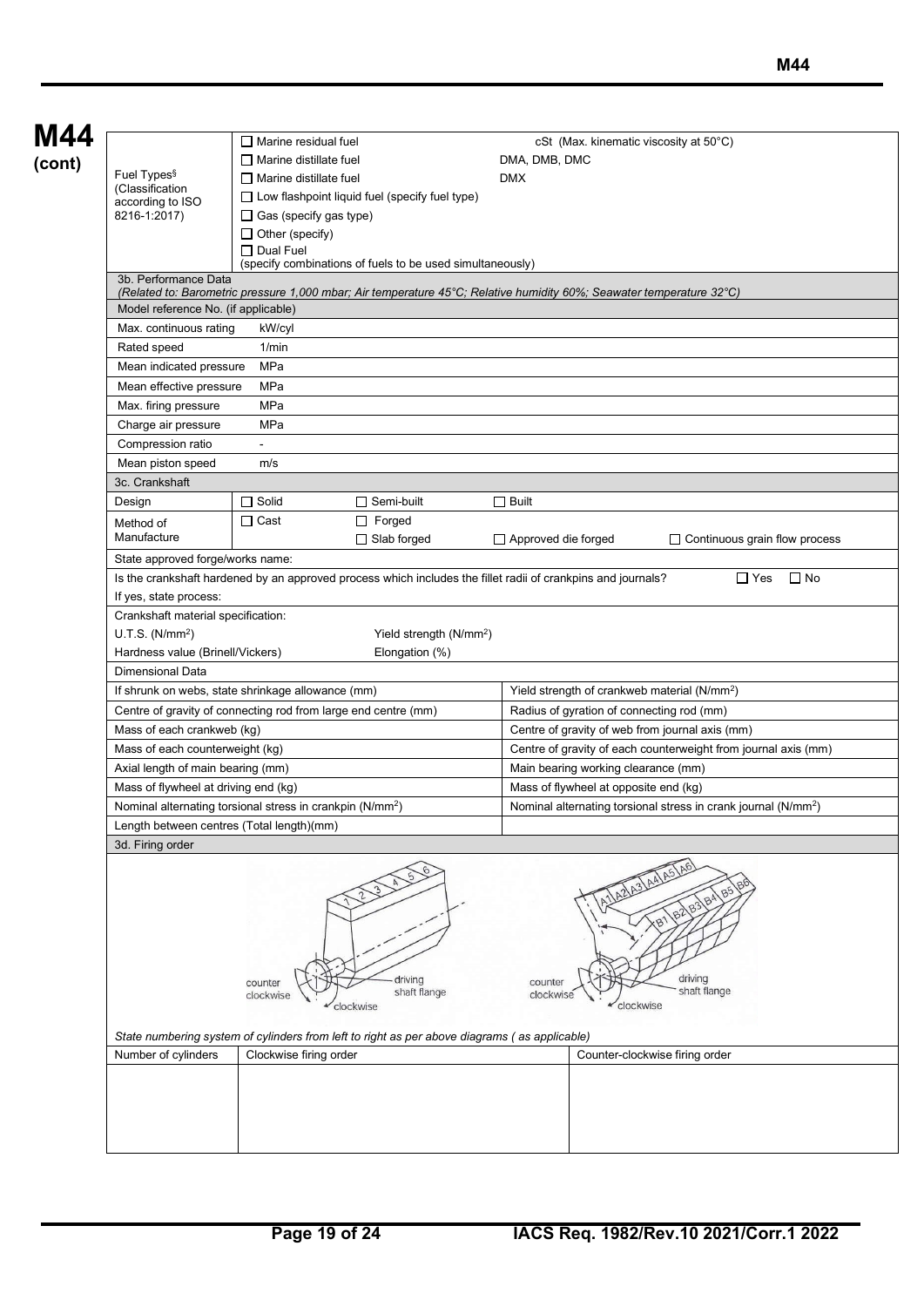|                                                                                                                                                 | 4. Engine Ancillary Systems     |                                                                     |                                      |                                                                         |                                     |                                                 |                         |                                 |  |
|-------------------------------------------------------------------------------------------------------------------------------------------------|---------------------------------|---------------------------------------------------------------------|--------------------------------------|-------------------------------------------------------------------------|-------------------------------------|-------------------------------------------------|-------------------------|---------------------------------|--|
|                                                                                                                                                 | 4a. Turbochargers               |                                                                     | $\Box$ Fitted                        | $\Box$ Not Fitted                                                       |                                     |                                                 |                         |                                 |  |
|                                                                                                                                                 | Turbocharger oil supply by:     |                                                                     | □Engine lub. oil system              |                                                                         | □TC internal lub. oil system        |                                                 |                         |                                 |  |
|                                                                                                                                                 | No. of<br>No. of aux            |                                                                     | No. of charge<br>No. of TC           |                                                                         | TC manufacturer & type              |                                                 |                         | TC type approval                |  |
|                                                                                                                                                 | cylinders                       | blowers                                                             | air coolers                          |                                                                         |                                     |                                                 |                         | certificate No.                 |  |
|                                                                                                                                                 |                                 |                                                                     |                                      |                                                                         |                                     |                                                 |                         |                                 |  |
|                                                                                                                                                 |                                 |                                                                     |                                      |                                                                         |                                     |                                                 |                         |                                 |  |
|                                                                                                                                                 |                                 |                                                                     |                                      |                                                                         |                                     |                                                 |                         |                                 |  |
|                                                                                                                                                 |                                 |                                                                     |                                      |                                                                         |                                     |                                                 |                         |                                 |  |
|                                                                                                                                                 |                                 |                                                                     |                                      |                                                                         |                                     |                                                 |                         |                                 |  |
|                                                                                                                                                 | 4b. Speed governor              |                                                                     |                                      |                                                                         |                                     |                                                 |                         |                                 |  |
|                                                                                                                                                 | Engine application              |                                                                     |                                      |                                                                         |                                     |                                                 | Type approval cert. No. |                                 |  |
|                                                                                                                                                 | (Main/Aux/Emergency)            |                                                                     | Manufacturer / type                  |                                                                         | Mode of operation                   |                                                 |                         | (if electric / electronic gov.) |  |
|                                                                                                                                                 |                                 |                                                                     |                                      |                                                                         |                                     |                                                 |                         |                                 |  |
|                                                                                                                                                 |                                 |                                                                     |                                      |                                                                         |                                     |                                                 |                         |                                 |  |
|                                                                                                                                                 |                                 |                                                                     |                                      |                                                                         |                                     |                                                 |                         |                                 |  |
|                                                                                                                                                 | 4c. Overspeed protection        |                                                                     |                                      |                                                                         |                                     |                                                 |                         |                                 |  |
|                                                                                                                                                 |                                 | Independent overspeed protection available                          |                                      | $\Box$ Yes<br>$\Box$ No                                                 | Mode of operation:                  |                                                 |                         |                                 |  |
|                                                                                                                                                 |                                 | Manufacturer / type, if electronic:                                 |                                      |                                                                         | Type approval certificate No.       |                                                 |                         |                                 |  |
|                                                                                                                                                 | 4d. Electronic systems          |                                                                     |                                      |                                                                         |                                     |                                                 |                         |                                 |  |
| Engine control and management system<br>Note: use Remarks section to identify when a different engine control system will be used for Type Test |                                 |                                                                     |                                      |                                                                         |                                     |                                                 |                         |                                 |  |
|                                                                                                                                                 |                                 | Hardware: Manufacturer & Model:                                     |                                      |                                                                         | Type approval certificate No.       |                                                 |                         |                                 |  |
|                                                                                                                                                 | Software: Name & Version:       |                                                                     |                                      |                                                                         | Software conformity certificate No. |                                                 |                         |                                 |  |
|                                                                                                                                                 | Additional electronic system 1: |                                                                     |                                      |                                                                         | System function:                    |                                                 |                         |                                 |  |
| Manufacturer & type:<br>Type approval certificate No.                                                                                           |                                 |                                                                     |                                      |                                                                         |                                     |                                                 |                         |                                 |  |
| System function:<br>Additional electronic system 2:                                                                                             |                                 |                                                                     |                                      |                                                                         |                                     |                                                 |                         |                                 |  |
| Manufacturer & type:<br>Type approval certificate No.                                                                                           |                                 |                                                                     |                                      |                                                                         |                                     |                                                 |                         |                                 |  |
| System function:<br>Additional electronic system 3:<br>Manufacturer & type:<br>Type approval certificate No.                                    |                                 |                                                                     |                                      |                                                                         |                                     |                                                 |                         |                                 |  |
| 4e. Starting System                                                                                                                             |                                 |                                                                     |                                      |                                                                         |                                     |                                                 |                         |                                 |  |
| Type:                                                                                                                                           |                                 |                                                                     |                                      |                                                                         |                                     |                                                 |                         |                                 |  |
| 4f. Safety devices/functions                                                                                                                    |                                 |                                                                     |                                      |                                                                         |                                     |                                                 |                         |                                 |  |
| $\Box$ No<br>A flame arrestor or a bursting disk is installed<br>before each starting valve<br>$\Box$ Yes                                       |                                 |                                                                     |                                      |                                                                         |                                     |                                                 |                         |                                 |  |
| in the starting air system:                                                                                                                     |                                 |                                                                     |                                      |                                                                         |                                     |                                                 |                         |                                 |  |
| $\Box$ Yes $\Box$ No<br>in the starting air manifold                                                                                            |                                 |                                                                     |                                      |                                                                         |                                     |                                                 |                         |                                 |  |
| Crankcase relief valves available<br>$\Box$ Yes<br>$\Box$ No<br>Manufacturer / type:                                                            |                                 |                                                                     |                                      |                                                                         |                                     |                                                 |                         |                                 |  |
| Type approval certificate No.                                                                                                                   |                                 |                                                                     |                                      |                                                                         |                                     |                                                 |                         |                                 |  |
|                                                                                                                                                 | No. of cyl.                     | Total crankcase gross<br>volume incl. attachments (m <sup>3</sup> ) |                                      | Type & size (mm) of relief valve                                        |                                     | Relief area per relief valve (mm <sup>2</sup> ) |                         | No. of relief valves            |  |
|                                                                                                                                                 |                                 |                                                                     |                                      |                                                                         |                                     |                                                 |                         |                                 |  |
|                                                                                                                                                 |                                 |                                                                     |                                      |                                                                         |                                     |                                                 |                         |                                 |  |
|                                                                                                                                                 |                                 |                                                                     |                                      |                                                                         |                                     |                                                 |                         |                                 |  |
|                                                                                                                                                 |                                 |                                                                     |                                      |                                                                         |                                     |                                                 |                         |                                 |  |
|                                                                                                                                                 |                                 |                                                                     |                                      | Method used for detection of potentially explosive crankcase condition: |                                     |                                                 |                         |                                 |  |
|                                                                                                                                                 |                                 | $\Box$ Oil mist detector: Manufacturer / type:                      |                                      |                                                                         | Type approval certificate No.       |                                                 |                         |                                 |  |
|                                                                                                                                                 | $\Box$ Alternative method:      |                                                                     | $\Box$ crankcase pressure monitoring |                                                                         |                                     | $\Box$ bearing temperature monitoring           | $\Box$ other:           |                                 |  |
|                                                                                                                                                 | (mark all that apply)           |                                                                     |                                      | $\Box$ oil splash temperature monitoring                                | $\Box$ recirculation arrangements   |                                                 |                         |                                 |  |
|                                                                                                                                                 |                                 | Cylinder overpressure warning device available $\Box$ Yes $\Box$ No |                                      |                                                                         |                                     |                                                 |                         |                                 |  |
|                                                                                                                                                 | Type:                           |                                                                     |                                      | Opening pressure (bar):                                                 |                                     |                                                 |                         |                                 |  |
|                                                                                                                                                 |                                 | 4g. Attached ancillary equipment (Mark all that apply)              |                                      |                                                                         |                                     |                                                 |                         |                                 |  |
|                                                                                                                                                 | Engine driven pumps:            |                                                                     |                                      |                                                                         |                                     |                                                 |                         |                                 |  |
|                                                                                                                                                 | Main lubricating oil pump       |                                                                     |                                      | $\Box$ Sea cooling water pump                                           |                                     | $\Box$ LT-fresh cooling water pump              |                         |                                 |  |
|                                                                                                                                                 |                                 | $\Box$ HT-fresh cooling water pump                                  |                                      | $\Box$ Fuel oil booster pump                                            |                                     | $\Box$ Hydraulic oil pump                       |                         | $\Box$ Other (                  |  |
| Engine attached motor driven pumps:                                                                                                             |                                 |                                                                     |                                      |                                                                         |                                     |                                                 |                         |                                 |  |
|                                                                                                                                                 | $\Box$ Lubricating oil pump     |                                                                     |                                      | Fuel oil booster pump<br>$\Box$ Cooling fresh water pump                |                                     |                                                 |                         |                                 |  |
|                                                                                                                                                 | $\Box$ Hydraulic oil pump       |                                                                     |                                      | $\Box$ Other (<br>$\lambda$                                             |                                     |                                                 |                         |                                 |  |
|                                                                                                                                                 |                                 |                                                                     |                                      |                                                                         |                                     |                                                 |                         |                                 |  |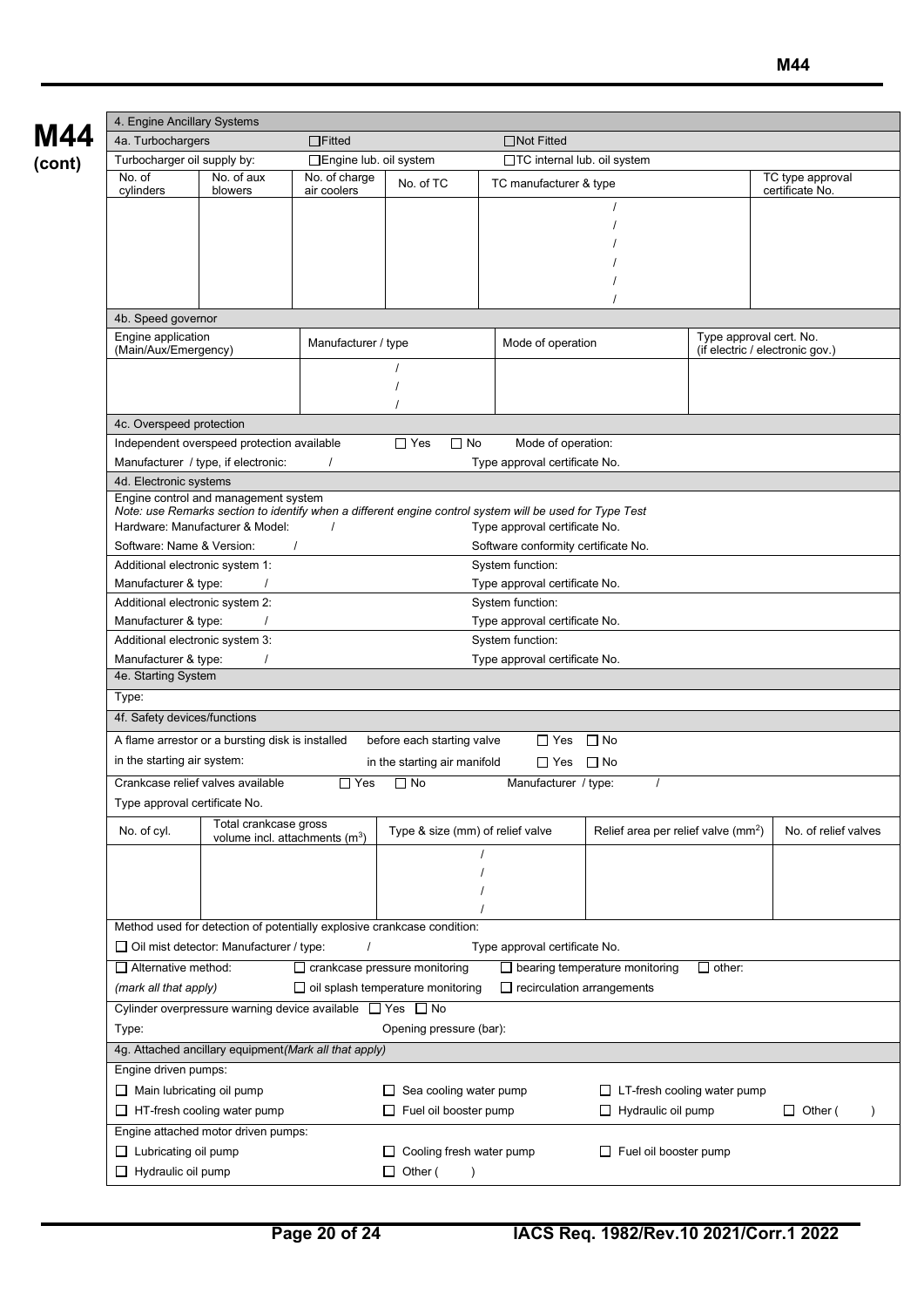| Engine attached cooler or heater:<br>$\Box$ Lubricating oil cooler<br>Hydraulic oil cooler<br>$\Box$ |               | $\Box$ Lubricating oil heater                                     |                            |                   | Fuel oil valve cooler     |                   |                    |                                   |  |
|------------------------------------------------------------------------------------------------------|---------------|-------------------------------------------------------------------|----------------------------|-------------------|---------------------------|-------------------|--------------------|-----------------------------------|--|
|                                                                                                      |               |                                                                   | Cooling fresh water cooler |                   |                           |                   |                    |                                   |  |
| Engine attached filter:                                                                              |               |                                                                   |                            |                   |                           |                   |                    |                                   |  |
| Lubricating oil filter                                                                               | Single        | $\Box$ Duplex                                                     | Automatic                  |                   |                           |                   |                    |                                   |  |
| Fuel oil filter                                                                                      | $\Box$ Single | $\Box$ Duplex                                                     | $\Box$ Automatic           |                   |                           |                   |                    |                                   |  |
| 5. Inclination limits                                                                                |               |                                                                   |                            | Athwartships      |                           |                   |                    | Fore-and-aft<br>Static<br>Dynamic |  |
| (engine operation is safeguarded under the following limits)                                         |               |                                                                   |                            | Static            | Dynamic                   |                   |                    |                                   |  |
| Main & Auxiliary machinery                                                                           |               |                                                                   |                            | $\Box$ 15.0°      | $\Box$ 22.5°              | $5.0^\circ$<br>□  | П<br>$7.5^\circ$   |                                   |  |
| Emergency machinery                                                                                  |               |                                                                   |                            | П<br>$22.5^\circ$ | $\Box$<br>$22.5^\circ$    | $10.0^\circ$<br>П | П.<br>$10.0^\circ$ |                                   |  |
| Emergency machinery on ships for the carriage of liquefied gas and liquid chemicals                  |               |                                                                   |                            | $\Box$ 30.0°      | $\Box$ 30.0 $^{\circ}$    |                   |                    |                                   |  |
| 6. Main engine emergency operation                                                                   |               |                                                                   |                            |                   |                           |                   |                    |                                   |  |
| At failure of one auxiliary blower, engine can be started and operated at partial load               |               |                                                                   |                            |                   | $\Box$ No<br>$\Gamma$ Yes |                   |                    |                                   |  |
|                                                                                                      |               | At failure of one turbocharger, engine operation can be continued |                            |                   | $\Box$ Yes<br>$\Box$ No   |                   |                    |                                   |  |
| 7. References: Additional Information Attached to Application                                        |               |                                                                   |                            |                   |                           |                   |                    |                                   |  |
| Document Name/Number                                                                                 |               | Summary of information contained in document                      |                            |                   |                           |                   |                    |                                   |  |
|                                                                                                      |               |                                                                   |                            |                   |                           |                   |                    |                                   |  |
|                                                                                                      |               |                                                                   |                            |                   |                           |                   |                    |                                   |  |
|                                                                                                      |               |                                                                   |                            |                   |                           |                   |                    |                                   |  |
|                                                                                                      |               |                                                                   |                            |                   |                           |                   |                    |                                   |  |
|                                                                                                      |               |                                                                   |                            |                   |                           |                   |                    |                                   |  |
| 8. Further Remarks:                                                                                  |               |                                                                   |                            |                   |                           |                   |                    |                                   |  |
|                                                                                                      |               |                                                                   |                            |                   |                           |                   |                    |                                   |  |
|                                                                                                      |               |                                                                   |                            |                   |                           |                   |                    |                                   |  |
|                                                                                                      |               |                                                                   |                            |                   |                           |                   |                    |                                   |  |
|                                                                                                      |               |                                                                   |                            |                   |                           |                   |                    |                                   |  |
|                                                                                                      |               |                                                                   |                            |                   |                           |                   |                    |                                   |  |

- \* All parties that affect the final complete engine (e.g. manufacture, modify, adjust) are to be listed. All sites where such work is carried out may be required to complete CoP assessment.
- † DA = Design Appraisal, TT = Type Test, CoP = Assessment of Conformity of Production. See 'Definitions' at the end of this application form for more information.
- ‡ Only in case of TA Extension.

Date:

§ See 'Definitions' at the end of this application form for more information.

| Completed By: | Signature: |
|---------------|------------|
| Company:      |            |
| Job Title:    | Stamp:     |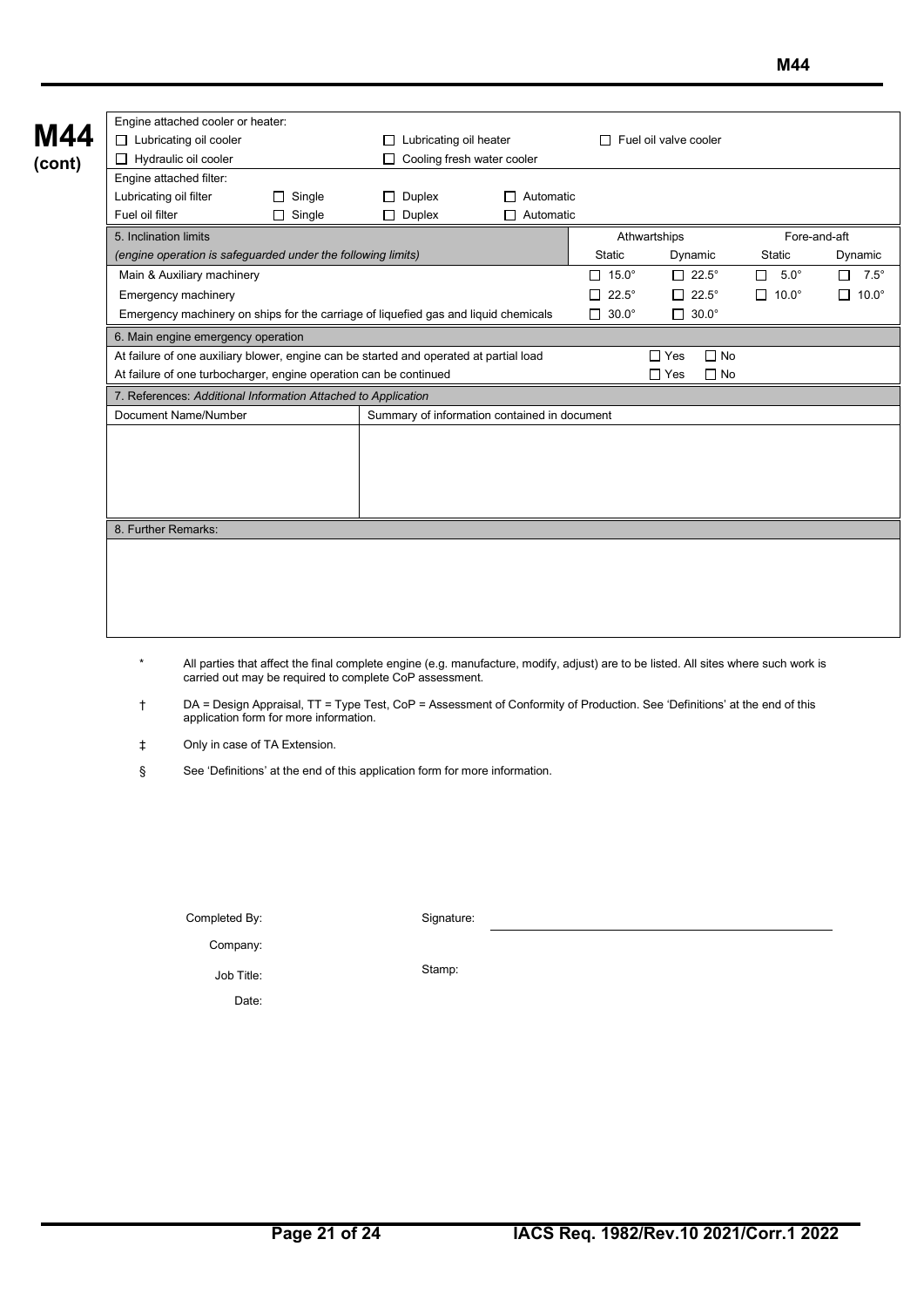#### **M44** Definitions:

**(cont)**

**Design Appraisal**: Evaluation of all relevant plans, calculations and documents related to the design to determine compliance with the IACS and individual Societies' technical requirements. This includes requirements for all associated ancillary equipment and systems essential for the safe operation of the engine i.e. the Complete Engine. The Design Appraisal is recorded on a Supplement to the Type Approval Certificate.

**Type Testing** requires satisfactory completion of testing of the Complete Engine against the requirements of the Classification Societies' applicable engine Type Testing programme (based on minimum requirements of IACS Unified Requirement M71). Type testing is only applicable to the first in series; all engines are to complete factory acceptance and shipboard trials as defined by IACS Unified Requirement M51 and Society requirements.

**Design Evaluation Certification** may be granted upon satisfactory completion of Design Appraisal and Type Testing.

**Assessment of Conformity of Production** means the assessment of quality assurance, manufacturing facilities and processes and testing facilities, to confirm the manufacturer's capability to repeatedly produce the complete engine in accordance with the approved and type tested design.

**Type Approval Certification** will be granted upon satisfactory completion of Design Appraisal, Type Testing and assessment of Conformity of Production of the complete engine. The Type Approval Certificate will incorporate outputs from the Design Appraisal, the Type Test and the Assessment of Conformity of Production.

**Complete Engine** includes the control system and all ancillary systems and equipment referred to in the Rules that are used for safe operation of the engine and for which there are rule requirements, this includes systems allowing the use of different fuel types. The exact list of components/items that will need to be tested in together with the bare engine will depend on the specific design of the engine, its control system and the fuel(s) used but may include, but are not limited to, the following:

- (a) Turbocharger(s)
- (b) Crankcase explosion relief devices
- (c) Oil mist detection and alarm devices
- (d) Piping
- (e) Electronic monitoring and control system(s) software and hardware
- (f) Fuel management system (where dual fuel arrangements are fitted)
- (g) Engine driven pumps

(h) Engine mounted filters

**Fuel Types**: All fuels that the engine is designed to operate with are to be identified on the application form as this may have impact on the requirements that are applicable for Design Appraisal and the scope of the tests required for Type Testing. Where the engine is to operate in a Dual Fuel mode, the combinations of fuel types are to be detailed. E.g. Natural Gas + DMA, Natural Gas + Marine Residual Fuel, the specific details of each fuel are to be provided as indicated in the relevant rows of the Fuel Types part of section 3a of this form.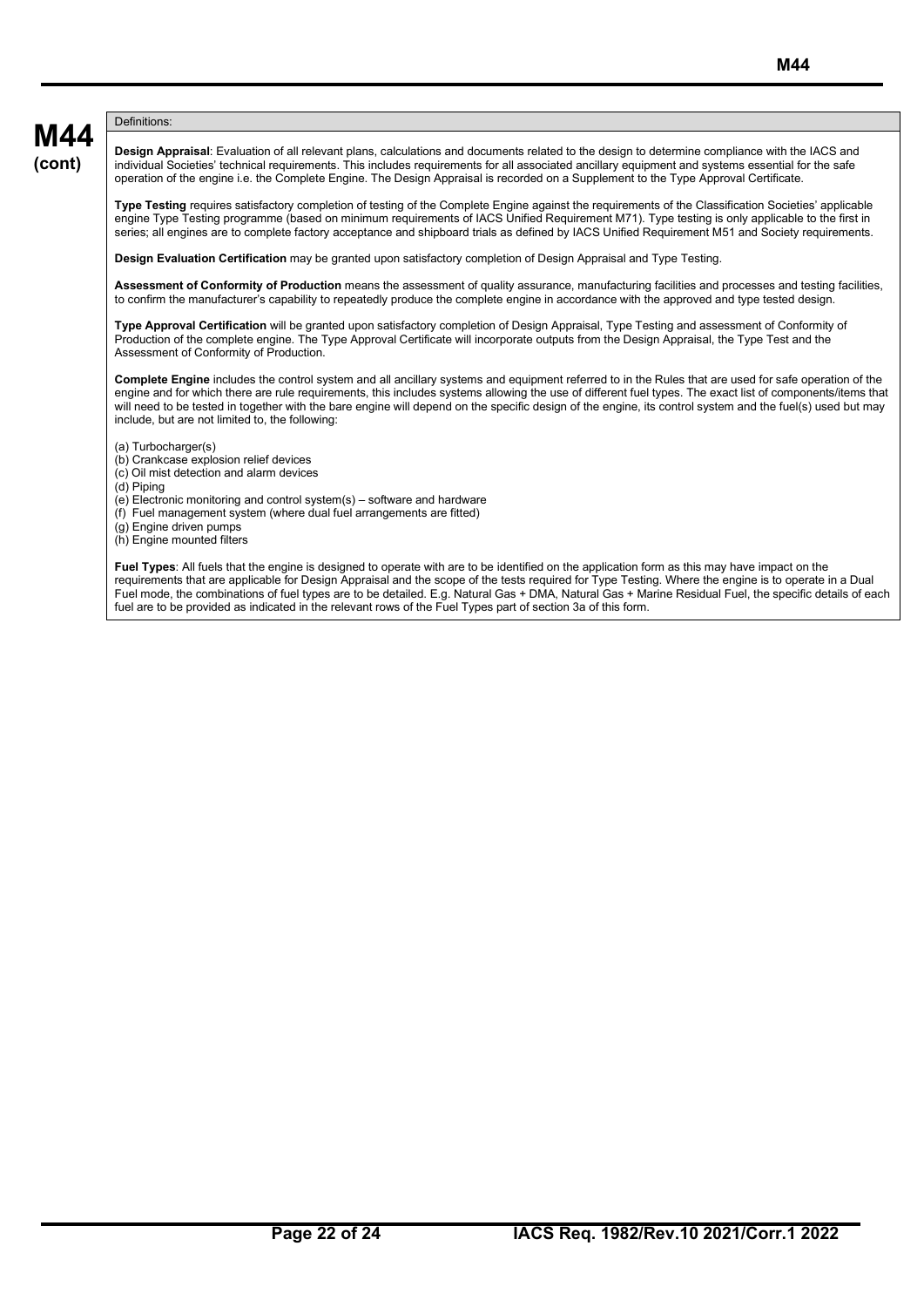## **M44**

**(cont)**

## **UR M44 - APPENDIX 4 - Tabular Listing of Licensor's and Licensee's Drawing and Data**

**Licensee:\_\_\_\_\_\_\_\_\_\_\_\_\_\_\_\_\_\_\_\_\_\_\_\_\_\_\_\_\_\_ Licensor:\_\_\_\_\_\_\_\_\_\_\_\_\_\_\_\_\_\_\_\_\_\_\_\_\_\_\_\_\_ Licensee Engine No. :\_\_\_\_\_\_\_\_\_\_\_\_\_\_\_\_\_\_\_\_\_\_\_\_\_\_\_\_ Engine type:\_\_\_\_\_\_\_\_\_\_\_\_\_\_\_\_\_\_\_\_\_\_\_\_\_\_\_**

| No.            |                                       | Licensor         |             |                                                      | Licensee |             | <b>Has Design</b><br>been modified<br>by Licensee? |           | If Yes, indicate following<br>information                                    |                                                                          |
|----------------|---------------------------------------|------------------|-------------|------------------------------------------------------|----------|-------------|----------------------------------------------------|-----------|------------------------------------------------------------------------------|--------------------------------------------------------------------------|
|                | <b>Components or</b><br><b>System</b> | Dwg. No. & Title | Rev.<br>No. | Date of Class<br><b>Approval or</b><br><b>Review</b> | Dwg. No. | Rev.<br>No. | Yes                                                | <b>No</b> | Identification<br><b>of</b><br><b>Alternative</b><br>approved by<br>Licensor | <b>Date of Class</b><br><b>Approval or</b><br>Review of<br>Licensee Dwg. |
|                |                                       |                  |             |                                                      |          |             |                                                    |           |                                                                              |                                                                          |
| 2              |                                       |                  |             |                                                      |          |             |                                                    |           |                                                                              |                                                                          |
| 3              |                                       |                  |             |                                                      |          |             |                                                    |           |                                                                              |                                                                          |
| 4              |                                       |                  |             |                                                      |          |             |                                                    |           |                                                                              |                                                                          |
| 5              |                                       |                  |             |                                                      |          |             |                                                    |           |                                                                              |                                                                          |
| 6              |                                       |                  |             |                                                      |          |             |                                                    |           |                                                                              |                                                                          |
| $\overline{7}$ |                                       |                  |             |                                                      |          |             |                                                    |           |                                                                              |                                                                          |
| 8              |                                       |                  |             |                                                      |          |             |                                                    |           |                                                                              |                                                                          |
| 9<br>$\cdots$  |                                       |                  |             |                                                      |          |             |                                                    |           |                                                                              |                                                                          |

**I attest the above information to be correct and accurate.**

Person in Charge (Licensee): <br>Printed Name **Signature** Signature

**Printed Name** 

**Date:\_\_\_\_\_\_\_\_\_\_\_\_\_\_\_\_\_\_\_\_\_\_\_\_\_\_\_\_\_\_\_\_\_\_\_**